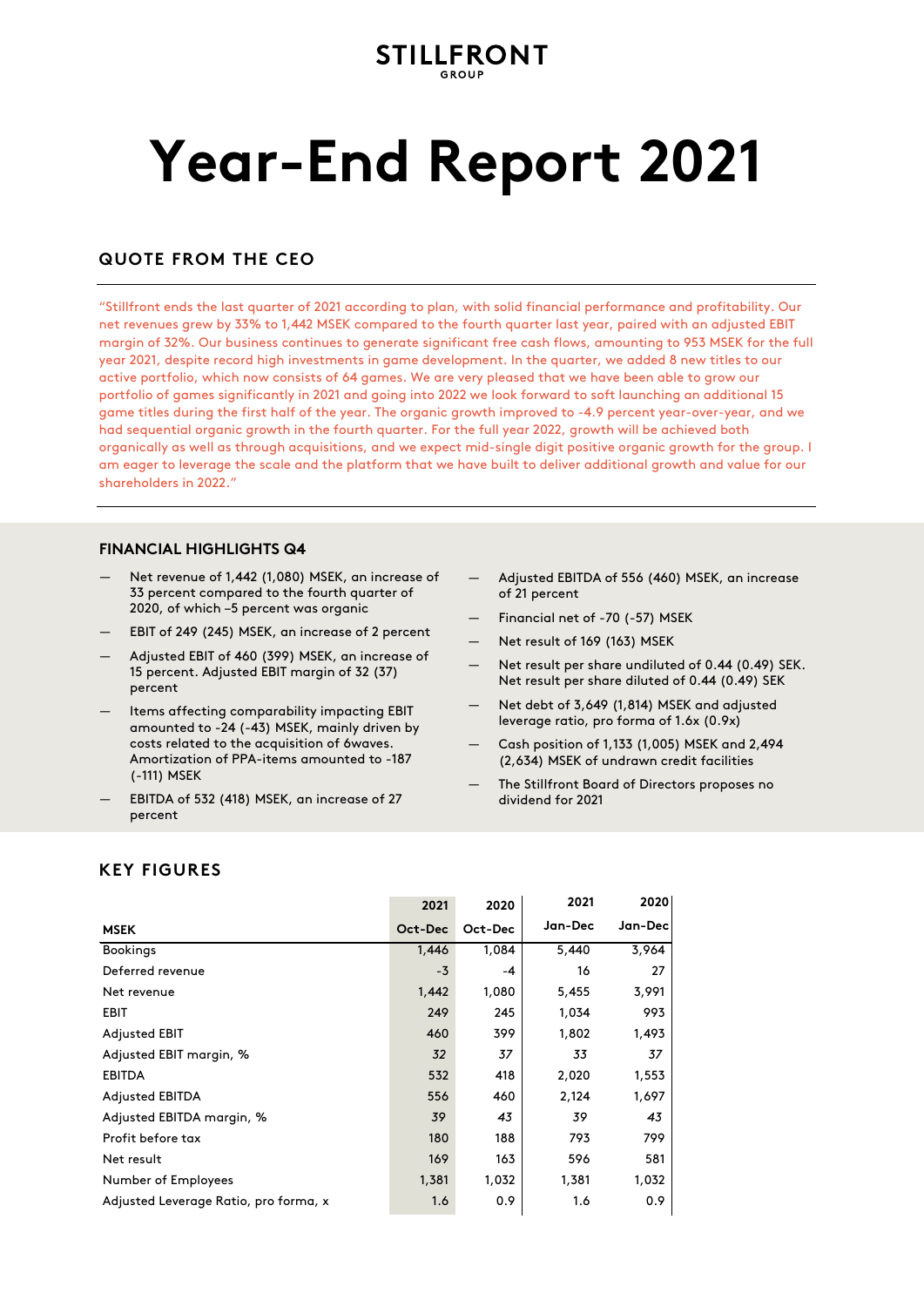# **Comments by the CEO**

Stillfront ends the last quarter of 2021 according to plan, with solid financial performance and profitability. Our net revenues grew by 33% to 1,442 MSEK in the quarter and adjusted EBIT amounted to 460 MSEK, resulting in a 32% adjusted EBIT margin. For the full-year 2021, our net revenue grew by 37% to 5,455 MSEK and adjusted EBIT by 21% to 1,802 MSEK. Our business continues to generate significant free cash flow, which for the full-year 2021 amounted to 953 MSEK, despite record high investments in game development during the year.

The marketing landscape continued to improve in the fourth quarter, and our user acquisition spend reached alltime high at 378 MSEK with sustained high returns. Our studios have adapted well to Apple's IDFA changes and have been successful in their marketing campaigns with increased spend towards the end of the year.

In the fourth quarter, we added 8 new titles to our active portfolio, which now consists of 64 games. We are very pleased that we have been able to grow our portfolio of games significantly in 2021. Our Stillops operating model has made us more efficient in our game development and enabled for game engine share projects across studios, which significantly help bring down cost for new game development while increasing the likelihood of success.

#### Strong performance towards the end of the year

Jawaker, which was consolidated from 1 October 2021, had a very strong first quarter as part of Stillfront and has outperformed our expectations. Super Free, which, as previously communicated, has underperformed our growth expectations and the guidance communicated for 2021, was able to reverse its negative trend towards the second half of Q4. The studio has seen better traction in its marketing efforts towards the end of the year and we remain positive in the studio's long-term prospects and their ability to return to historical growth levels.

The organic growth improved to -4.9 percent year-overyear, and we had sequential organic growth in Q4. The organic growth trend was positive throughout the quarter, and we experienced year-over-year organic growth for the full group from the last week of November and onwards, with contribution from most of our studios.

Going into Q1 2022, Super Free will be included as organic from 1 February, which we expect will have significant negative effect on reported organic growth in the first quarter, and as a result we expect negative organic growth for the group in Q1 2022 in line with Q4 2021. For the fullyear 2022, growth will be achieved both organically as well as through acquisitions, and we expect mid-single digit positive organic growth for the group.

#### Expanding our geographical reach to East Asia

After the quarter ended, we announced the acquisition of 6waves, a leading publisher of mobile free-to-play strategy games in Japan. 6waves has built a very strong reputation

over several years as one of the leading publishers of strategy games in the Japanese market and we have followed the studio closely for more than two years. Stillfront has a long and proven history of developing and publishing intriguing strategy games, and 6waves's titles fit perfectly into our portfolio. Expanding our presence in Japan has been a strategic priority for Stillfront and the talented 6waves team provides us with a strong market position but also a powerful platform from which we can continue to grow through add-on acquisitions in East Asia.

In connection with the acquisition, we announced that Stillfront's board of directors has resolved on a preferential rights issue of approximately SEK 2.0 billion, which is subject to approval by an EGM. The proceeds will be used to repay the temporary increase in debt following the acquisition and strengthen our financial flexibility to enable us to take advantage of future acquisition opportunities and deliver on our growth agenda.

#### Leaving 2021 behind and looking towards 2022

In 2021, we continued to strengthen our business for the long term. We have grown our active games portfolio from 42 to 64 games, we have increased our advertising revenues from 8 percent to 19 percent, and we have expanded our geographic reach with talented studios in regions like MENA, East Asia, and the Indian Subcontinent. During the year, we have developed the Stillops platform further which enables us to realize more synergies between our studios.

Entering 2022, Stillfront is a further diversified and stronger gaming powerhouse than ever before. We have had a positive start to the new year, and we have a continued strong pipeline with an additional 15 upcoming soft launches planned for the first half of the year. Looking into the full-year 2022, I am convinced we will report a solid organic growth and I am eager to leverage the scale and the platform that we have built to deliver additional growth and value for our shareholders in 2022.



**JÖRGEN LARSSON, CEO, STILLFRONT GROUP**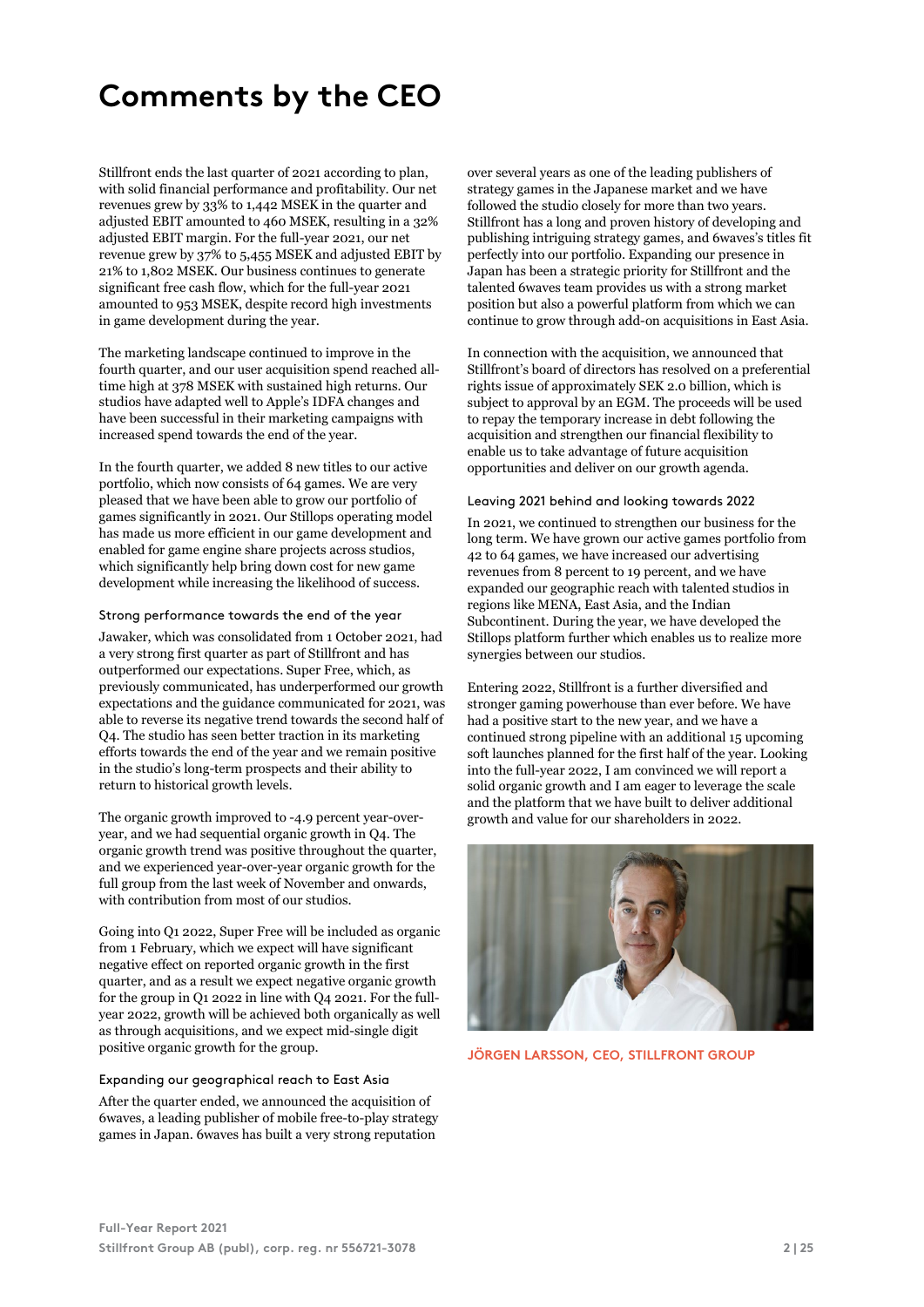# **Stillfront at glance**

#### **A leading free-to-play powerhouse**

Stillfront is a leading free-to-play powerhouse of gaming studios. Our diverse and exciting games portfolio has two common themes; loyal users and long lifecycle games. Organic growth and carefully selected and executed acquisitions embody our growth strategy and our 1,350+ co-workers thrive in an organization that engenders the spirit of entrepreneurship.

Stillfront is headquartered in Sweden, and the company is listed on Nasdaq Stockholm.

#### **Focus on a digital and sustainable future**

Stillfront's purpose is to make a positive impact in our gamers' everyday life, through creating a social, entertaining, and positive gaming experience. Our business model is built on our long-term perspective towards our studios, our professionals, and our gamers.

Stillfront builds for a digital and carbon-free future, and since 2019, we are a climate neutral company, fully compensating for the carbon impact in our daily operations and the energy usage of gamers playing our games.



**GLOBAL PRESENCE**



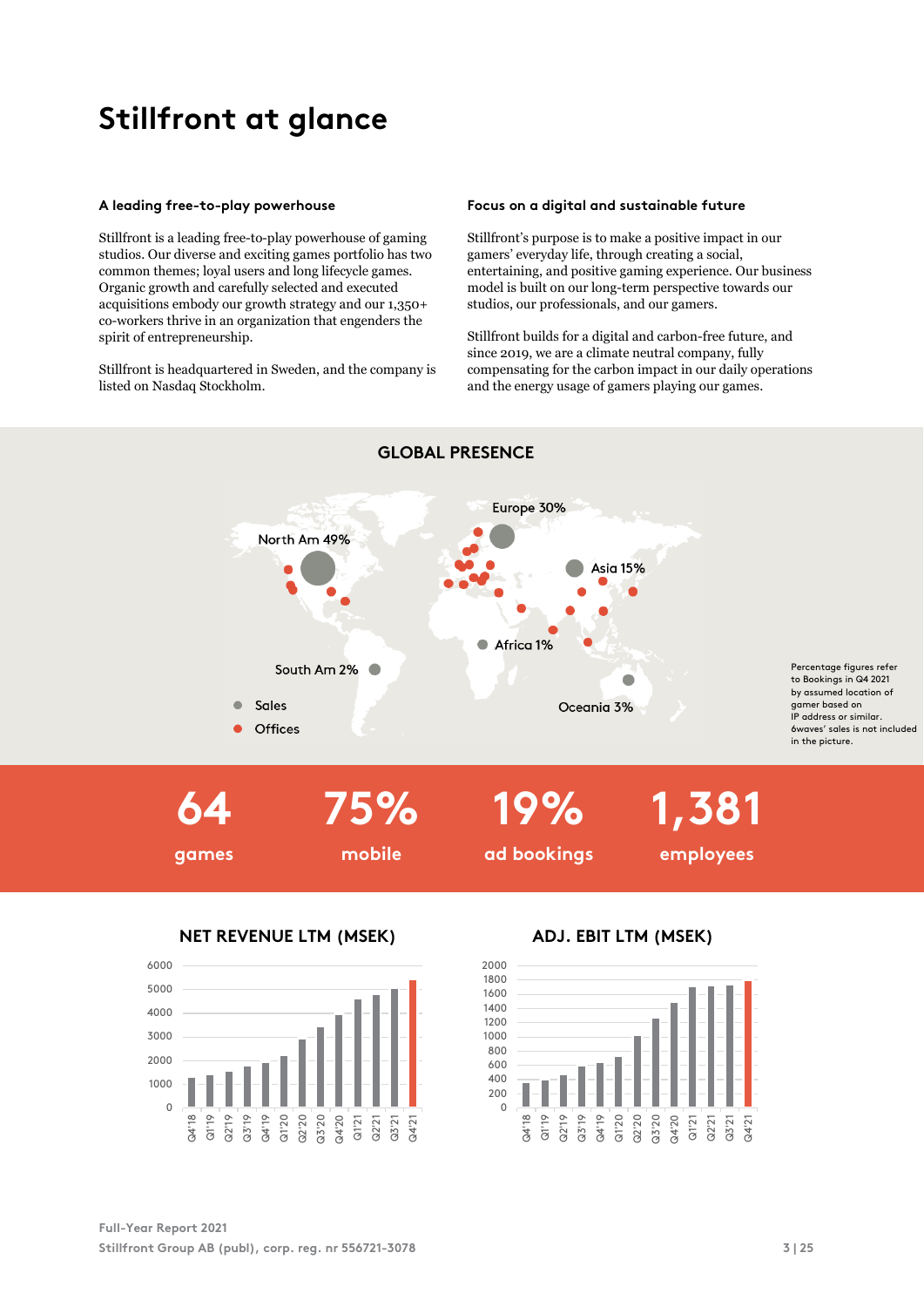# **Portfolio overview**

#### **Game performance**

Bookings in the fourth quarter amounted to 1,446 MSEK, of which 1,368 in the active portfolio. The increase of 31 percent year-over year in the active portfolio is driven by the addition of recently acquired studios as well as strong organic growth from a number of studios.

Bookings from Other games amounted to 77 MSEK in the fourth quarter, up from 38 MSEK in the same quarter last year. The increase is mostly attributable to new game releases that have not yet been added to the Active portfolio, as well as long-tail games from newly acquired studios.

Advertising bookings accounted for 19 percent of total bookings in the active portfolio in the fourth quarter, slightly up from 18 percent in the third quarter and up from 8 percent the same period last year. Organically, advertising bookings grew by 47 percent in the quarter, driven by increased ad monetization in all three product areas.

Stillfront's share of mobile declined by one percentage point quarter-over-quarter and by two percentage points year-over-year to 75 percent in the fourth quarter.

ARPDAU for the active portfolio increased by 9 percent quarter-over-quarter to 1.2 SEK, driven by better

monetization in the Casual & Mash-up product area. ARPDAU for the active portfolio was down from 2.7 SEK in the same period last year. The decrease in ARPDAU is primarily driven by the new game mix in the portfolio and the addition of Moonfrog Labs as the studio has a large user base with lower monetization.

User acquisition costs, UAC, in the active portfolio amounted to 376 MSEK in the fourth quarter, up from 312 MSEK in the third quarter and from 215 MSEK the same period last year. The increase in UAC is a result of seasonality effects paired with better marketing conditions.

MAU, monthly active users, grew by 195 percent year over year to 63.8 million, driven by the new studios acquired over the past 12 months.

MPU, monthly paying users, grew by 64 percent year-overyear, also driven by new acquisitions. The discrepancy between the increase in MAU and MPU is mainly a result of the acquisitions of Super Free Games and Moonfrog Labs, as the two studios monetize their user bases through ad bookings to a larger extent than other studios in the group.

| 2021 Q4                | Active<br>Portfolio | Strategy | Sim / RPG /<br>Action | Mashup /<br>Casual | Other games    |
|------------------------|---------------------|----------|-----------------------|--------------------|----------------|
| <b>Bookings (MSEK)</b> | 1,368               | 331      | 395                   | 642                | 77             |
| $Y$ -o- $Y$ %          | 31%                 | $-2%$    | 6%                    | 92%                |                |
| Ad bookings, %         | 19%                 | 1%       | 7%                    | 34%                |                |
| Mobile bookings, %     | 75%                 | 65%      | 59%                   | 90%                |                |
| UAC (MSEK)             | 376                 | 94       | 129                   | 153                | $\overline{2}$ |
| $Y$ -o- $Y$ %          | 75%                 | 63%      | 25%                   | 185%               |                |
| DAU ('000)             | 12,571              | 543      | 1,412                 | 10,615             |                |
| $Y$ -o- $Y$ %          | 196%                | 6%       | $-2%$                 | 362%               |                |
|                        |                     |          |                       |                    |                |
| MAU ('000)             | 63,828              | 3,445    | 7,970                 | 52,414             |                |
| $Y$ -o- $Y$ %          | 195%                | 26%      | 4%                    | 366%               |                |
| MPU ('000)             | 1,440               | 117      | 289                   | 1,034              |                |
| $Y$ -o- $Y$ %          | 64%                 | 5%       | 0%                    | 116%               |                |
|                        |                     |          |                       |                    |                |
| ARPDAU (SEK)           | 1.2                 | 6.6      | 3.0                   | 0.7                |                |
| $Y$ -o- $Y$ %          | $-56%$              | -8%      | 8%                    | $-58%$             |                |

Bookings: Revenue before changes in deferred revenue, including deposits from paying users, in-game advertising revenue and other game-related revenue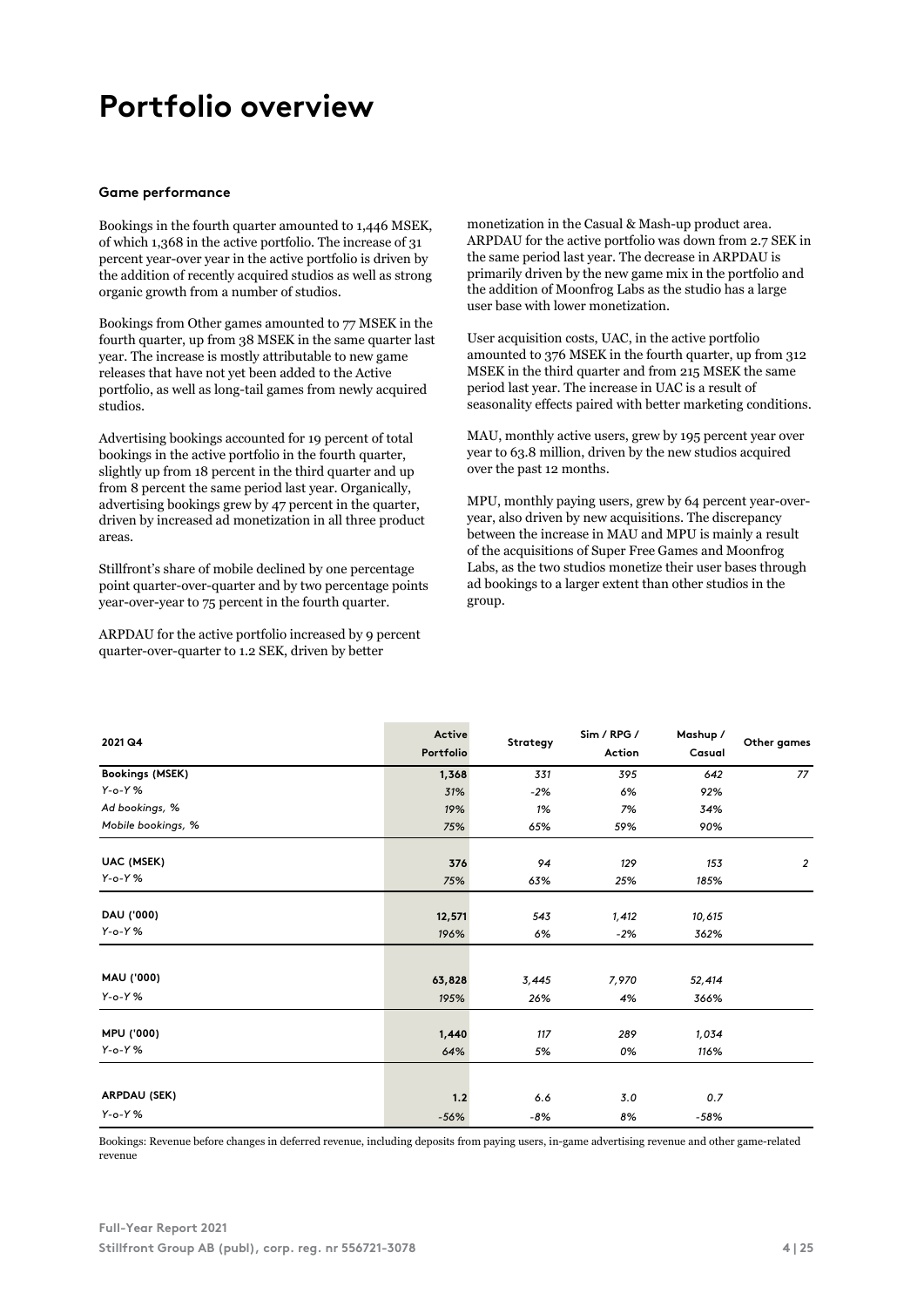## **Product areas**

### Strategy

The strategy portfolio consists of 14 classic war and so called 4X games, several of which were originally built as browser games to enable a large map view. Today, a majority of the titles are available cross-platform and attract a large share of mobile gamers too. In the fourth quarter, 65 percent of the bookings in the strategy portfolio came from mobile devices. Some of the key titles in the strategy portfolio include, for example, Empire and Conflict of Nations: WW3.

The strategy games amounted to 24 percent of the bookings in the active portfolio in the fourth quarter of 2021. Strategy bookings decreased by -2 percent year-overyear. War and Peace, Supremacy 1914 and Conflict of Nations: WW3 performed particularly well in the quarter and grew significantly compared to the same period las year.

Compared to Q4'20, user acquisition spend was up by 63 percent in Strategy, primarily driven by the strong traction from Supremacy 1914 and Conflict of Nations. Daily and monthly active users were up by 6 percent and 26 percent respectively, while monthly paying users was up by 5 percent year-over-ear. ARPDAU decreased by -8 percent in the quarter, driven by the increased inflow of new users.

#### Simulation, RPG & Action

Simulation, RPG & Action is a diversified portfolio of 28 game titles including simulation games such as Big Farm: Mobile Harvest and Hollywood Story, action games such as Battle Pirates, and RPGs such as Albion Online and Shakes & Fidget.

Simulation, RPG & Action totalled 29 percent of the bookings in the active portfolio in the fourth quarter, growing by 25 percent compared to the same period last year. The growth was primarily driven by the addition of the acquired titles from Sandbox Interactive and Game Labs. Game Labs, which was acquired in May, had a strong Q4 but came in below the communicated guidance for the full-year 2021. The studio has several exciting projects in the pipeline for 2022, including a free-to-play title in the first half of the year.

### Casual & Mash-up

The Casual and Mash-up portfolio consists of 22 games, including titles like Property Brothers Home Design, BitLife, Word Collect, Trivia Star and Ludo Club. The product area totalled 47 percent of the bookings in the active portfolio in the fourth quarter of 2021, growing by 92 percent compared to the same period last year. The growth year-over-year was driven by acquired studios Super Free Games, Moonfrog Labs and Jawaker, as well as continued strong organic growth from Candywriter during the quarter. Candywriter's key title BitLife continued its strong performance into the last quarter of the year, growing by more than 30 percent organically yearover-year for the second quarter in a row. In Q4, Candywriter successfully launched both the BitLife spin-off DogLife and the German-speaking version of BitLife, BitLife International. BitLife International is published together with Goodgame Studios and additional language versions will be released during 2022.

Super Free Games underperformed on net revenues in 2021 compared to the communicated guidance, as the studio has spent less on user acquisition than forecasted. Stillfront has worked closely together with the management team of Super Free and the studio's games have seen better traction during the fourth quarter. Stillfront's remain confident in the studio's long-term prospects.

Jawaker, which was included for the first time in Stillfront's financial reporting in the fourth quarter, had a positive start as a part of the group and has performed above expectations.

#### **Product areas as share of bookings in Q4 2021 in total active portfolio**

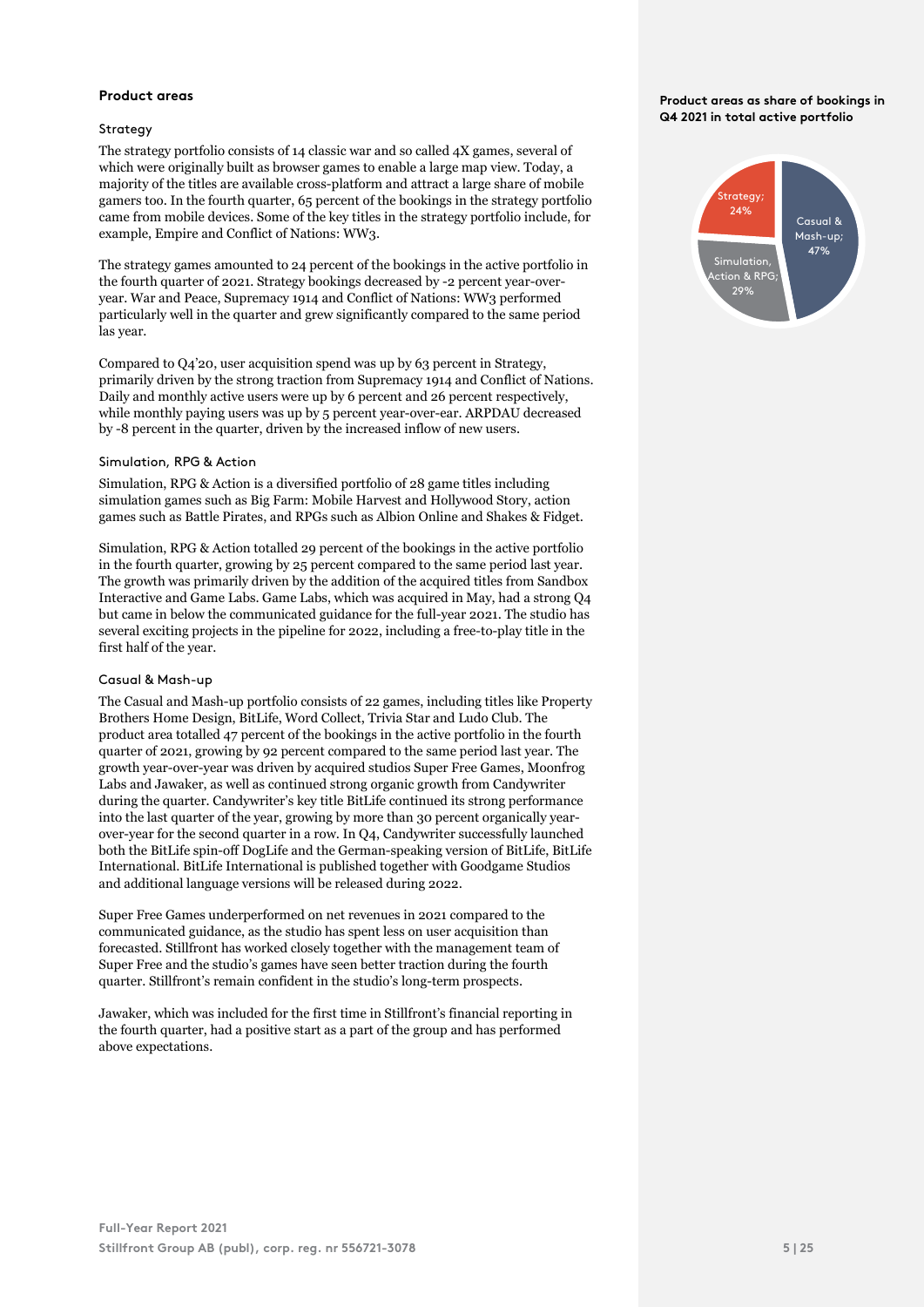# **FINANCIAL OVERVIEW OF THE FOURTH QUARTER**

#### **Revenue and operating profit**

|                               | 2021    | 2020    |                | 2021                 | 2020   |       |
|-------------------------------|---------|---------|----------------|----------------------|--------|-------|
| <b>MSEK</b>                   | Oct-Dec | Oct-Dec |                | Chq% Jan-Dec Jan-Dec |        | Chg%  |
| Net Revenue                   | 1.442   | 1,080   | 33             | 5,455                | 3,991  | 37    |
| <b>EBITDA</b>                 | 532     | 418     | 27             | 2.020                | 1,553  | 30    |
| EBITDA margin, %              | 37      | 39      |                | 37                   | 39     |       |
| <b>EBIT</b>                   | 249     | 245     | $\overline{2}$ | 1.034                | 993    | 4     |
| EBIT margin, %                | 17      | 23      |                | 19                   | 25     |       |
| Items affecting comparability | $-24$   | -43     | $-45$          | $-104$               | $-144$ | $-28$ |
| Adjusted EBITDA*              | 556     | 460     | 21             | 2,124                | 1,697  | 25    |
| Adjusted EBITDA margin*, %    | 39      | 43      |                | 39                   | 43     |       |
| Amortization of PPA items     | $-187$  | $-111$  | 68             | $-665$               | $-357$ | 86    |
| Adjusted EBIT*                | 460     | 399     | 15             | 1.802                | 1.493  | 21    |
| Adjusted EBIT margin*, %      | 32      | 37      |                | 33                   | 37     |       |

\*Adjusted EBITDA is defined as EBITDA excluding items affecting comparability. Adjusted EBIT is defined as EBIT excluding items affecting comparability and amortization of PPA-items.

Net revenue in the fourth quarter amounted to 1,442 (1,080) MSEK. The increase of 33 percent is driven by acquired studios (+38 percent year-on-year) and currency movements (+1 percent year-on-year), offset by negative organic growth (-5 percent year-on-year).

|                                      | 2021    | 2020    | 2021    | 2020     |
|--------------------------------------|---------|---------|---------|----------|
| Net revenue growth                   | Oct-Dec | Oct-Dec | Jan-Dec | Jan-Decl |
| Change through acquisitions, %       | 37.6    | 90.3    | 48.5    | 89.3     |
| Change through currency movements, % | 0.8     | $-6.4$  | $-3.9$  | $-2.3$   |
| Organic growth, %                    | $-4.9$  | 12.1    | $-7.8$  | 15.9     |
| Total net revenue growth, %          | 33.5    | 96.0    | 36.8    | 102.9    |

EBITDA amounted to 532 (418) MSEK during the fourth quarter. Adjusted EBITDA amounted to 556 (460) MSEK, corresponding to an adjusted EBITDA margin of 39 (43) percent during the fourth quarter.

EBIT amounted to 249 (245) MSEK in the fourth quarter. Adjusted EBIT amounted to 460 (399) MSEK, corresponding to an adjusted EBIT margin of 32 (37) percent. Items affecting comparability amounted to -24 (-43) MSEK in the fourth quarter and consisted in the quarter mainly of transaction costs for the acquisition of 6waves.

### **Product development**

|                                       | 2021    | 2020    | 2021    | 2020    |
|---------------------------------------|---------|---------|---------|---------|
| <b>MSEK</b>                           | Oct-Dec | Oct-Dec | Jan-Dec | Jan-Dec |
| Capitalization of product development | 185     | 122     | 621     | 444     |
| Amortization of product development   | $-79$   | $-50$   | $-263$  | -162    |
| Amortization of PPA items             | $-187$  | $-111$  | -665    | -357    |

In the fourth quarter, investments in product development have been capitalized by 185 (122) MSEK. Investments include development of new games such as DogLife, BitLife International, Dream Garden, Iron Order 1919, as well as other not yet announced games. Investments also pertain to other new titles based on existing engines as well as larger extensions and additions to existing games.

Amortization of product development of -79 (-50) MSEK was charged during the fourth quarter. Amortization of PPA items amounted to -187 (-111) MSEK, where the increase is driven by recent acquisitions.

#### **Net revenue development (MSEK)**



**Adj EBIT development (MSEK)**

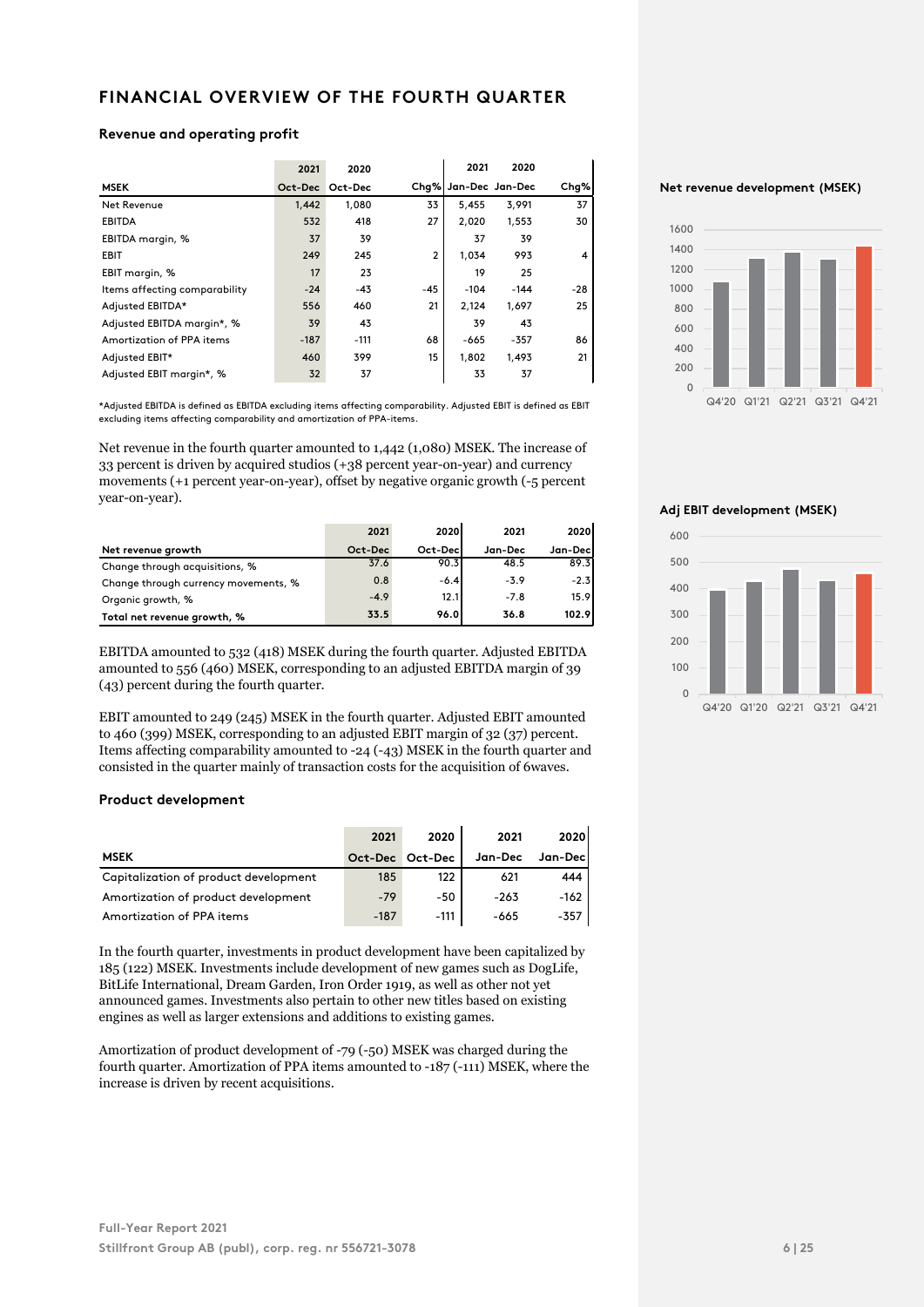## **Financial net**

The financial net was -70 (-57) MSEK in the fourth quarter, consisting of net interest expenses -45 (-26) MSEK, non-cash interest charge on earnout consideration -20 (-12) MSEK, earnout revaluations of -7 (0) MSEK, currency effects of 2 (-7) MSEK and other non-recurring financial items of 0 (-12) MSEK.

#### **Tax**

The group's tax expense amounted to -11 (-25) MSEK for the fourth quarter, equivalent to a tax rate of 6 (13) percent. The lower tax rate for the fourth quarter was a result of reassessment of tax items made in the fourth quarter. The tax expense for the full year 2021 was  $-197$  (-219) MSEK, equivalent to a tax rate of 25 (27) percent. Excluding the impact of non-deductible transaction costs, the tax rate for the full-year would have been 23 (24) percent.

#### **Financing**

|                                                | 2021   | 2020   |
|------------------------------------------------|--------|--------|
| <b>MSEK</b>                                    | 31 Dec | 31 Dec |
| Net debt                                       | 3,649  | 1,814  |
| Cash and cash equivalents                      | 1,133  | 1,005  |
| Adjusted Interest Coverage Ratio, pro forma, x | 15.5   | 18.4   |
| Adjusted Leverage Ratio, pro forma, x          | 1.6    | 0.9    |

In the quarter, a directed issue of shares in the amount of 123 MSEK was completed, and new shares were issued to the sellers of Jawaker in the amount of 470 MSEK. New senior unsecured bonds of SEK 1,500m were issued earlier in the year.

As part of the financing of the 6waves acquisition, and in order to increase financial flexibility, Stillfront will, subject to approval by an extraordinary general meeting on 23 February 2022, issue new shares for approximately SEK 2 billion with preferential rights for existing shareholders. The final terms for the issue, including subscription price and number of new shares, are expected to be made public on or around 21 February 2022.

In order to meet its commitments under the long-term incentive program LTIP 2021/2025, Stillfront has in the third quarter entered into an equity swap agreement with a bank. The fair value of the underlying Stillfront shares when the swap agreement was signed amounted to 223 MSEK. It is recorded as a liability and as a reduction of equity, as if the shares would have been repurchased by the company.

Net debt as of December 31, 2021, amounted to 3,649 (1,814) MSEK, including equity swaps.

Adjusted interest coverage ratio, pro forma was 15.5 (18.4)x as of December 31, 2021. The definition of the interest coverage ratio has been updated since last year in order to align with the financial covenants on the Group's external financing, with comparative figures being restated correspondingly. See 'Definitions' below.

The adjusted leverage ratio, pro forma was 1.6 (0.9)x. Stillfront has a financial target of maximum 1.5x for the adjusted leverage ratio pro forma with the ability to exceed this target for shorter periods.

As of December 31, 2021, Stillfront had unutilized credit facilities of 2,494 (2,634) MSEK, of which 2,294 (2,534) MSEK were long-term credit facilities, and a cash balance of 1,133 (1,005) MSEK.

The Group's financial assets and liabilities are in general measured at amortized cost, which is also a good approximation of their fair value. Bond loans with a carrying value of  $3,092$  (1,602) MSEK, however, have a fair value of  $3,138$  (1,661) MSEK. FX forwards and currency basis swaps with a carrying amount of -11 (0) MSEK are measured at fair value through other comprehensive income. Contingent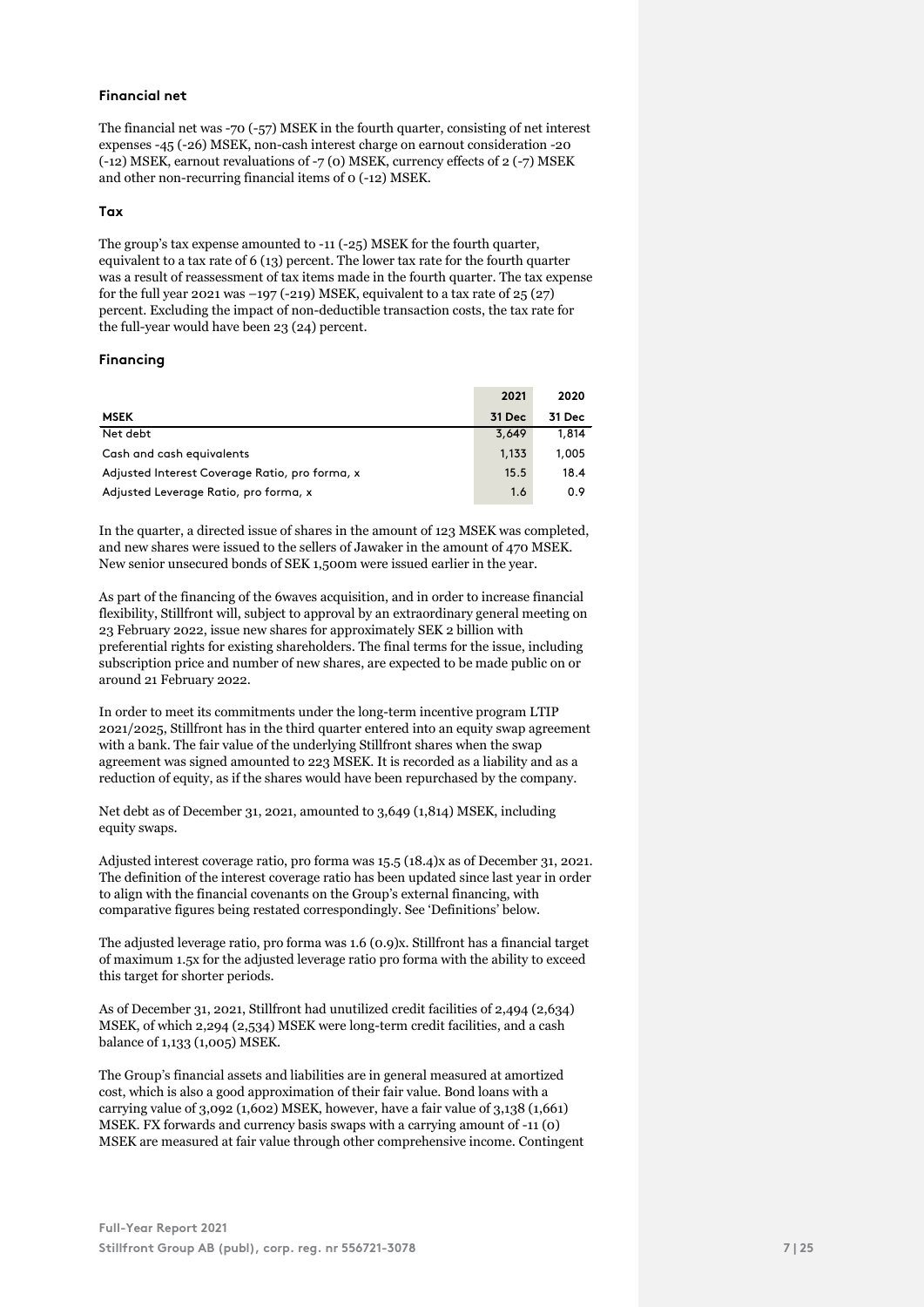purchase considerations (earnout provisions) with a carrying amount of 3,328 MSEK are measured at fair value through profit and loss.

Stillfront's 2018/2022 bond loan matures in November 2022 and is therefore reported as a current liability as of 31 December 2021 in the amount of 597 MSEK.

| <b>MSEK</b>                    | 2022  |     |             |             |     |                  | 2023 2024 2025 2026 2027 Total |
|--------------------------------|-------|-----|-------------|-------------|-----|------------------|--------------------------------|
| <b>Provisions for earnouts</b> |       |     |             |             |     |                  |                                |
| Cash                           | 691   |     | 629 419 298 |             | 150 |                  | $94 \mid 2,281$                |
| Equity                         | 339   | 297 |             | 190 115     | 64  |                  | 40   1,046                     |
| Total provisions for earnout   | 1,030 | 926 |             | 609 414 215 |     | $134 \mid 3,328$ |                                |

The amounts stated above refer to provisions in the balance sheet, calculated as present values of nominal expected future payments, by year of expected settlement. As of December 31, 2021, the Group had liabilities of 3,328 (2,103) MSEK for earnout provisions, of which 1,030 (773) MSEK current and 2,298 (1,330) MSEK non-current. The amounts will be settled during 2022 to 2027, where 2,281 MSEK of the current book value corresponds to amounts expected to be paid out in cash and 1,046 MSEK expected to be paid out in newly issued shares.

# **Cash flow**

|                                                | 2021     | 2020     | 2021     | 2020     |
|------------------------------------------------|----------|----------|----------|----------|
| <b>MSEK</b>                                    | Oct-Dec  | Oct-Dec  | Jan-Dec  | Jan-Decl |
| Cash flow from operations                      | 442      | 413      | 1.620    | 1,251    |
| Cash flow from investment activities           | $-1.515$ | $-1.010$ | $-4.176$ | $-4,737$ |
| Cash flow from financing activities            | 1.014    | 599      | 2,612    | 4,214    |
| Cash flow for the period                       | $-59$    | 2        | 56       | 728      |
| Cash and cash equivalents at the end of period | 1.133    | 1.005    | 1.133    | 1,005    |

The Group had a cash flow from operations of 442 (413) MSEK in the fourth quarter. The amount includes taxes paid of -85 (-108) MSEK during the quarter and changes in working capital of 37 (120) MSEK, primarily driven by timing effects of payments from platform providers offset by increased operating liabilities.

Cash flow from investment activities amounted to -1,515 (-1,010) MSEK, including investments in product development -185 (-122) MSEK, the payment for the Jawaker acquisition -1,192 MSEK and the payment for the The Firstborn asset acquisition -134 MSEK.

Cash flow from financing activities amounted to 1,014 (599) MSEK including proceeds from share issuance of 123 MSEK and net borrowings 911 MSEK.

Free cash flow for the last twelve months amounted to 953 (773) MSEK. Cash conversion rate, defined as free cash flow for the last twelve months divided by EBITDA for the last twelve months, amounted to 0.47 (0.50).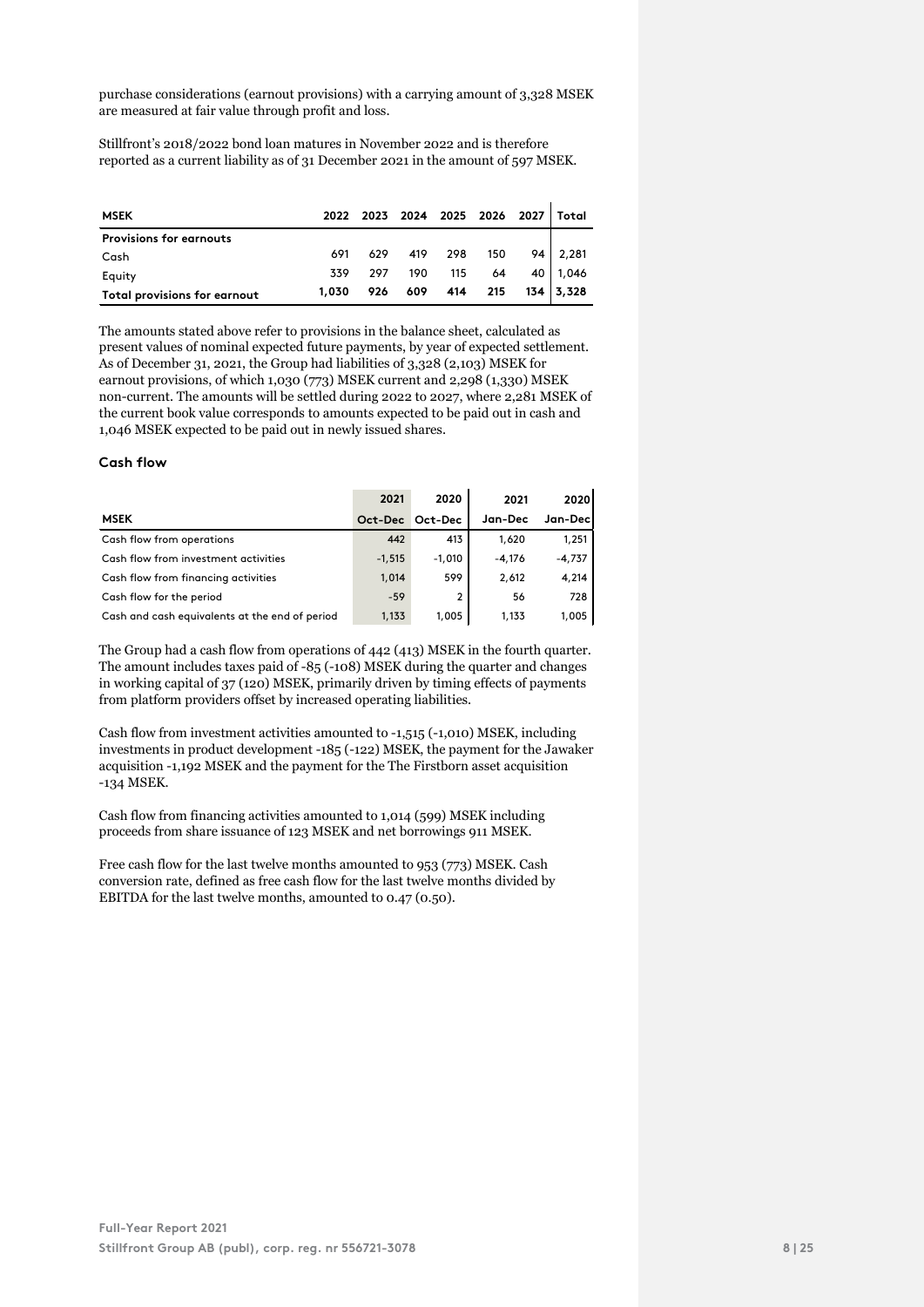# **SIGNIFICANT EVENTS IN THE QUARTER**

# Announcement from the extraordinary general meeting

October 4, Stillfront held an extraordinary general meeting on 4 October 2021 where the general meeting approved the board of directors' resolution dated September 9, on a directed share issue through an issue of not more than 1,929,567 shares (as described above). It was resolved that Laureus Capital GmbH should have the right to subscribe for the new shares. The meeting also resolved, in accordance with the proposal of the board of directors, to authorize the board of directors to, within the scope of the articles of association, with or without deviation from the shareholders' preferential rights, on one or several occasions during the period until the next annual general meeting, resolve to increase the company's share capital by issuing new shares, warrants or convertible debt in the company. The authorization shall be limited whereby the board of directors may not resolve to issue shares, warrants or convertible debt that involve the issue of, or conversion into shares corresponding to, more than ten (10) percent of the shares in the company at the time when the board of directors first utilizes the authorization. The authorization replaced the authorization adopted at the annual general meeting on 11 May 2021.

### Amy Lee joins Stillfront Group as Senior Vice President Synergies & Operations

November 15, Stillfront announced that Amy Lee joined Stillfront as Senior Vice President Synergies & Operations and member of Stillfront's Group business management team. Amy joined Stillfront from Blizzard Entertainment where she was Head of Product Management Mobile. As SVP Synergies & Operations, Amy Lee will focus on maximizing the value of Stillfront's eco-system of growing game studios, working closely together with the other members of the group business management team.

# Stillfront's Capital Markets Day 2021

November 17, Stillfront held its Capital Markets Day 2021. The presentations covered several topics including how Stillfront works with its studios after being acquired, a deep dive on the financial model, and further details on recent and upcoming game launches. Speakers included Jörgen Larsson, CEO; Alexis Bonte, COO; Andreas Uddman, CFO; Marina Andersson, Head of M&A; Phillip Knust, CPO; as well as representatives from Stillfront's studios Goodgame Studios, Moonfrog Labs, Candywriter and Sandbox Interactive.

### Stillfront acquires mobile strategy game Iron Throne: The Firstborn

December 22, Stillfront announced the agreement to acquire the game "Iron Throne: The Firstborn", under name change to "Rise of Firstborn", a popular mobile strategy game developed and published by Netmarble Corporation. The acquisition was structured as an asset acquisition and the game will be operated by Stillfront's studio Kixeye.

# **EVENTS AFTER THE REPORTING PERIOD**

### Stillfront acquires Six Waves Inc. and resolves on a rights issue of approximately SEK 2.0 billion

January 19, Stillfront announced that it had entered into an agreement to acquire 100 percent of the shares in 6waves. The initial purchase price amounts to USD 201 million on a cash and debt free basis. The acquisition of 6waves is another important step in Stillfront's ambition to build the leading free-to-play powerhouse of gaming studios. Stillfront believes that 6waves is one of the leading publishers of mobile free-to-play strategy games in Japan. With the acquisition, Stillfront intends to establish a strong foothold in East Asia and significantly strengthen Stillfront's presence in the attractive Japanese gaming market. The rights issue is subject to approval on the Extra General Meeting to be held on 23 February 2022. The rights issue will, if fully subscribed, raise approximately SEK 2.0 billion for Stillfront before deduction of transaction costs. The net proceeds are intended to be used to repay the temporary increase in debt that the acquisition of 6waves has entailed and to strengthen the balance sheet after the acquisition, and thereby increase Stillfront's financial flexibility in order to take advantage of future acquisition opportunities in line with Stillfront's growth strategy. The closing of the transaction was announced on February 1, 2022, and 6waves will be consolidated into Stillfront's consolidated financial reporting from that same date.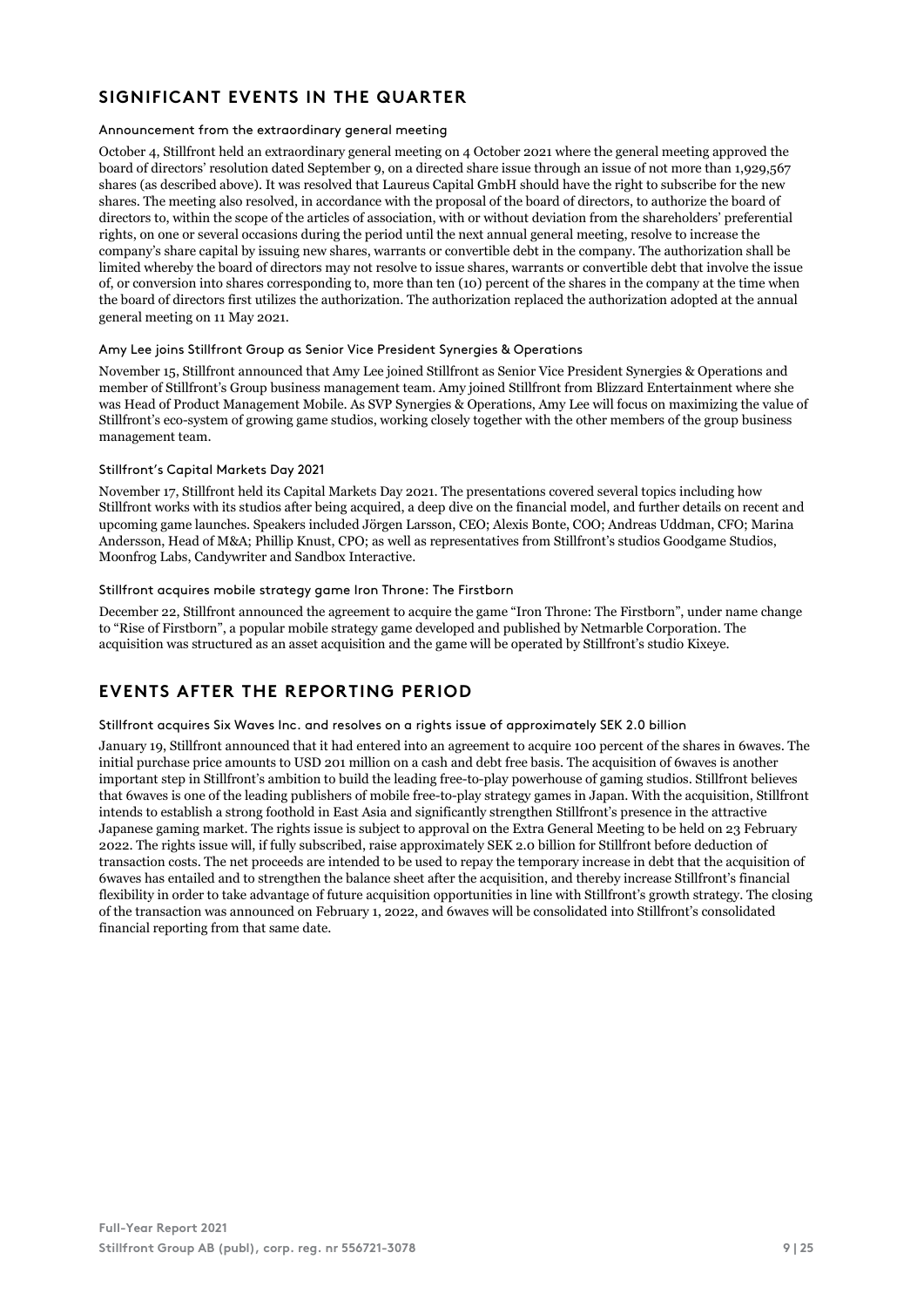The preliminary purchase price allocation for 6waves appears below:

#### **MSEK**

| <b>Purchase price</b>                                                | <b><i><u>ówaves</u></i></b> |
|----------------------------------------------------------------------|-----------------------------|
| Cash and cash equivalents                                            | 1,701                       |
| New shares issued                                                    | 148                         |
| Contingent consideration (earnout)                                   | 585                         |
| <b>Total purchase consideration</b>                                  | 2.434                       |
| The fair value of acquired assets and assumed<br>liabilities (SEKm): |                             |
| Intangible non-current assets                                        | 1,024                       |
| Deferred tax liabilities                                             | $-169$                      |
| Net assets                                                           | -50                         |
| Total net assets acquired excluding goodwill                         | 805                         |
| Goodwill                                                             | 1,629                       |
| Total net assets acquired                                            | 2,434                       |
|                                                                      |                             |
| Percentage of shares and votes acquired (%)                          | 100                         |
| <b>Transaction costs</b>                                             | 27                          |
| Consolidated since                                                   | 1 Feb 2021                  |

#### Stillfront releases trading update for Q4 2021

January 19, Stillfront announced an update regarding its business performance for the fourth quarter 2021. The purpose of the announcement was to provide the market and the shareholders with updated financial information in connection with Stillfront's acquisition of 6waves and the resolution on the rights issue of approximately SEK 2.0 billion, which was announced earlier the same day.

For more information on events, please visit: https://www.stillfront.com/en/section/media/press-releases/

# **MARKET**

The gaming industry is today the largest entertainment industry in the world with close to 3 billion gamers globally. In 2021, the gaming industry is expected to generate revenues of around USD 180.3 billion, a year-on-year increase by 1.4%, according to Newzoo. The games market will swiftly recover from the slower growth rate in 2021, according to Newzoo, and they expect the global market to grow with a CAGR of +8.7% between 2019 to 2024 and exceed USD 200 billion at the end of 2023.

Mobile gaming is the world's most popular form of gaming. Mobile games are expected to reach 2.6 billion players and generate revenues of USD 93.2 billion in 2021, representing more than half of the global games market in term of revenues. The mobile games market is expected to grow by 7.3% year-on-year in 2021 and will continue to grow faster than the total games market up to 2024, according to Newzoo.

Stillfront's games are predominantly within the Free-to-Play (F2P) segment. The F2P model has successfully been applied to the browser game market for years and it has now taken over the mobile segment as well. In the world's single largest market, Asia, and particularly in China, the model dominates, and it is gaining ground across all platforms globally.

People across all age demographics play online games. The average age of a gamer in the US is 31 years of age, according to the Entertainment Software Association, ESA, and 80% of all gamers are above 18 years old. The number of female gamers has increased during the past years and represents 45% of the total population of gamers in the US.

# **Sources for market data:**

Newzoo's Global Games Market Report 2021 Essential Facts of the Video Game Industry 2021, by ESA.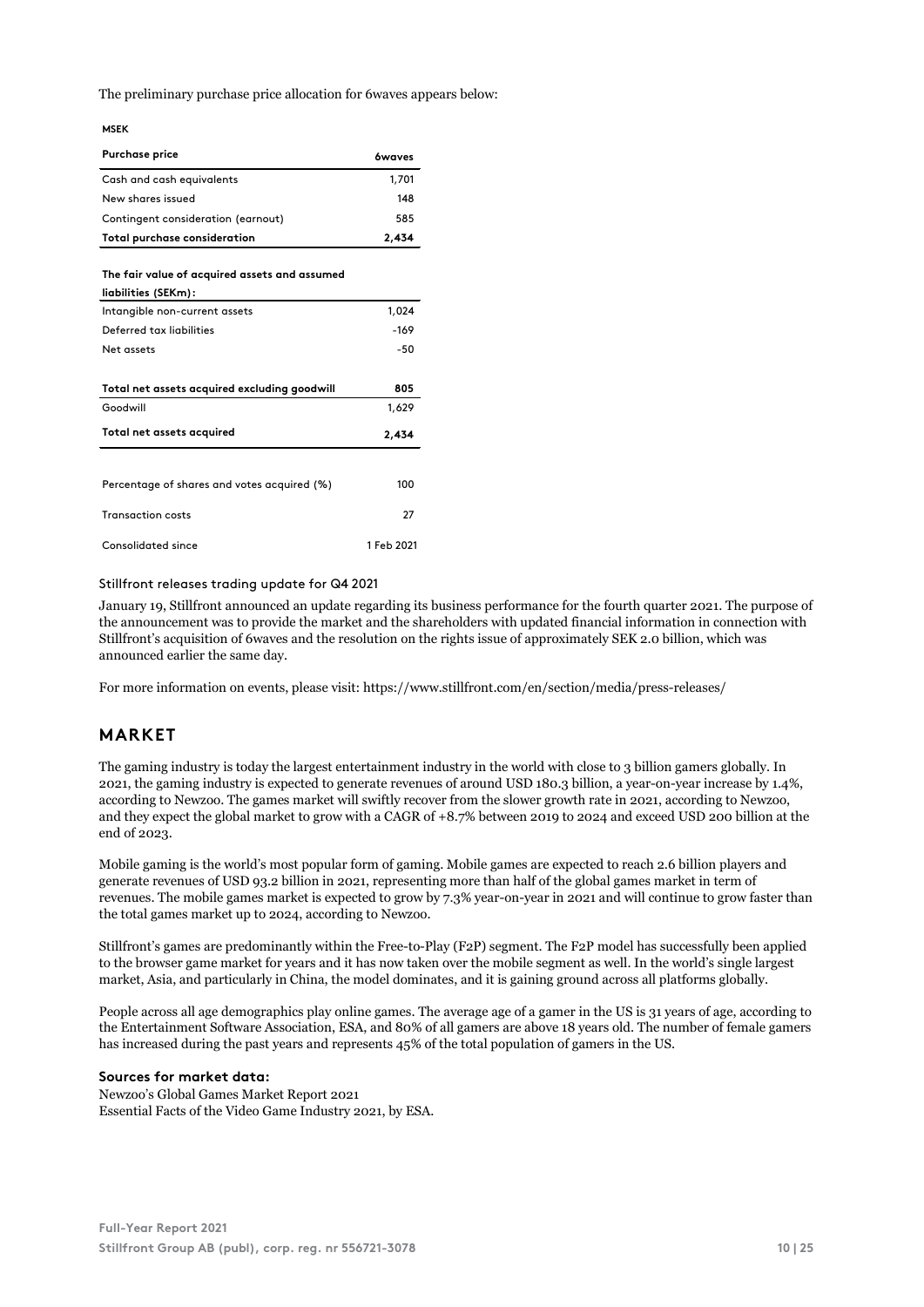# **PARENT COMPANY**

Customary group management functions and group wide services are provided via the parent company. The revenue for the parent during the year was 136 (119) MSEK. The profit before tax amounted to -287 (150) MSEK.

# **RELATED PARTY TRANSACTIONS**

Other than customary transactions with related parties such as remuneration to key individuals, there have been no transactions with related parties.

# **THE SHARE AND SHAREHOLDERS**

| #              | Owners                             | No of shares | Capital/votes |
|----------------|------------------------------------|--------------|---------------|
|                | Laureus Capital GmbH               | 46,460,257   | 12.0%         |
| $\overline{2}$ | Swedbank Robur Funds               | 37,562,032   | 9.7%          |
| 3              | <b>SEB Funds</b>                   | 24,381,641   | 6.3%          |
| 4              | Handelsbanken Funds                | 17,595,432   | 4.5%          |
| 5              | Fidelity Investments (FMR)         | 14,073,119   | 3.6%          |
| 6              | Columbia Threadneedle              | 13,589,050   | 3.5%          |
| 7              | <b>First National Pension Fund</b> | 11,891,411   | 3.1%          |
| 8              | <b>AMF Pension &amp; Funds</b>     | 9,650,000    | 2.5%          |
| 9              | <b>TIN Funds</b>                   | 5,089,610    | 1.3%          |
| 10             | Man Hay Tam                        | 5,030,474    | 1.3%          |
| 11             | <b>Other Shareholders</b>          | 201.811.053  | 52.1%         |

The total number of shares per December 31, 2021, was 387,134,079. This is the number of shares registered at the Companies' Registration Office at that date.

As from May 26, 2021, the share is traded on Nasdaq Stockholm. Closing price as of December 31, 2021, was 48.30 SEK/share.

Following bonds are traded on Nasdaq Stockholm:

2018/2022 bond: ISIN: SE0011897925 2019/2024 bond: ISIN: SE0012728830 2021/2025 bond: ISIN: SE0015961065

# **ACCOUNTING POLICIES**

This interim report has been prepared in accordance with IAS34, Interim Financial Reporting. The consolidated financial statements have been prepared in accordance with IFRS as adopted by the EU and the relevant references to Chapter 9 of the Swedish Annual Accounts Act. The parent company's financial statements are prepared in accordance with RFR2, Accounting for Legal Entities and the Swedish Annual Accounts Act. No material changes in accounting principles have taken place since the Annual Report for 2020.

Equity swap agreements entered into with a bank in order to meet Stillfront's commitments under long-term incentive programs are accounted for as a financial liability at amortized cost and as a reduction of shareholders' equity. Consequently, the fair value of the underlying shares when the agreement was signed is accounted for as a liability and the fees to the bank are recognized over time as financial costs.

The financial statements are presented in SEK, which is the functional currency of the Parent Company. All amounts, unless otherwise stated, are rounded to the nearest million (MSEK). Due to rounding, numbers presented throughout these consolidated financial statements may not add up precisely to the totals provided and percentages may not precisely reflect the absolute figures.

# **RISKS AND UNCERTAINTY FACTORS**

As a global group with a wide geographic spread, Stillfront is exposed to several strategic, financial, market and operational risks. Attributable risks include for example risks relating to market conditions, regulatory risks, tax risks and risks attributable to public perception. Other strategic and financial risks are risks attributable to acquisitions, credit risks and funding risks. Operational risks are for example risks attributable to distribution channels, technical developments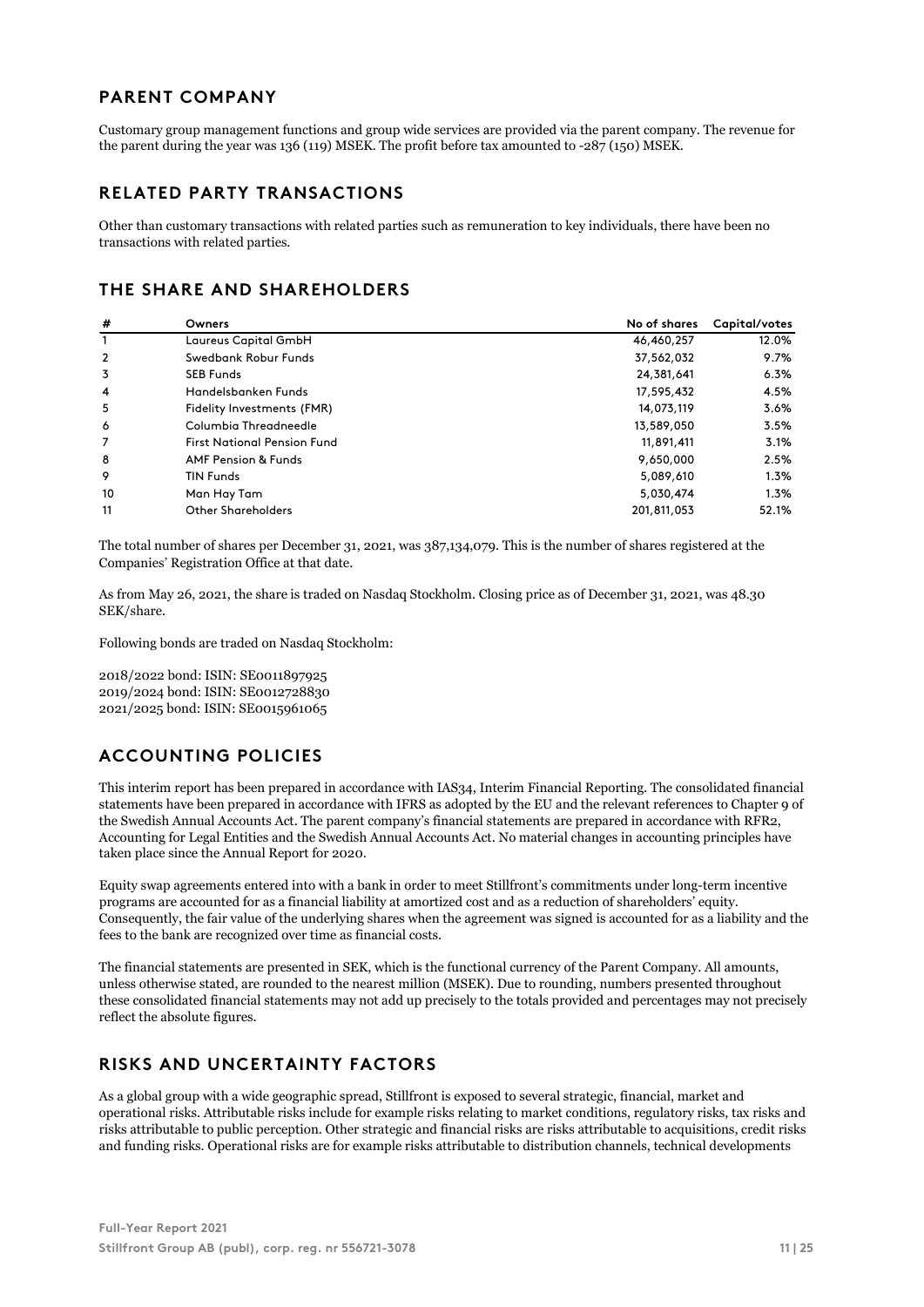and intellectual property. The risks are described in more detail in the Annual Report of 2020. No significant risks are considered to have arisen besides those being described in the Annual Report.

# **FORWARD-LOOKING STATEMENTS**

Some statements herein are forward-looking that reflect Stillfront's current views or expectations of future financial and operational performance. Because these forward-looking statements involve both known and unknown risks and uncertainties, actual results may differ materially from the information set forth in the forward-looking information. Such risks and uncertainties include but are not limited to general business, economic, competitive, technological and legal uncertainties and/or risks. Forward-looking statements in this report apply only at the time of announcement of the report and are subject to change without notice. Stillfront undertakes no obligation to publicly update or revise any forwardlooking statements as a result of new information, future events or otherwise, other than as required by applicable law or stock market regulations.

# **DIVIDEND**

The Stillfront Board of Directors proposes no dividend for 2021. Stillfront aims to invest its profits and cash flows in organic growth initiatives and acquisitions.

# **SIGNATURE**

Stockholm, 16 February 2022

Jörgen Larsson, CEO & Founder

The year-end report has not been reviewed by the Company's auditors.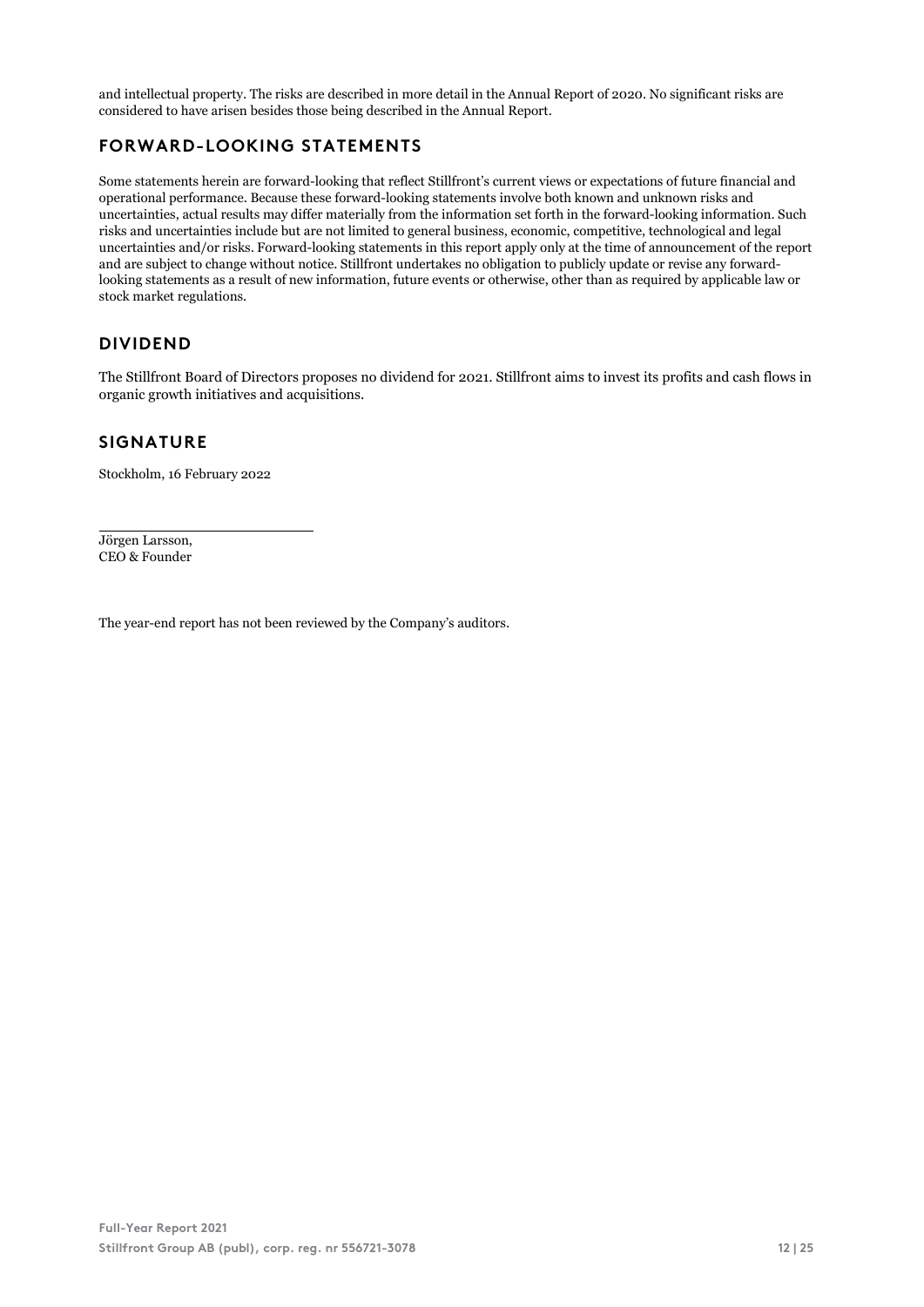# **Financial reports**

# **INCOME STATEMENT IN SUMMARY, GROUP**

|                                                         | 2021        | 2020        | 2021          | 2020          |
|---------------------------------------------------------|-------------|-------------|---------------|---------------|
| <b>MSEK</b>                                             | Oct-Dec     | Oct-Dec     | Jan-Dec       | Jan-Dec       |
| Revenues                                                |             |             |               |               |
| Bookings                                                | 1,446       | 1,084       | 5,440         | 3,964         |
| Deferred revenue                                        | $-3$        | -4          | 16            | 27            |
| Net revenue                                             | 1,442       | 1,080       | 5,455         | 3,991         |
| Own work capitalized                                    | 124         | 87          | 462           | 328           |
| Other revenue                                           | 5           | 4           | 19            | 15            |
| Operating expenses                                      |             |             |               |               |
| Platform fees                                           | $-306$      | -291        | $-1,224$      | $-1,103$      |
| User acquisition costs                                  | $-378$      | $-215$      | $-1,407$      | $-743$        |
| Other external expenses                                 | $-92$       | -43         | $-294$        | $-195$        |
| Personnel expenses                                      | $-239$      | -162        | $-888$        | $-597$        |
| Items affecting comparability                           | $-24$       | $-43$       | $-104$        | $-144$        |
| Amortization of product development                     | $-79$       | -50         | -263          | -162          |
| Amortization of PPA items                               | $-187$      | $-111$      | -665          | $-357$        |
| Depreciation                                            | $-17$       | $-11$       | $-59$         | $-41$         |
| <b>Operating result (EBIT)</b>                          | 249         | 245         | 1,034         | 993           |
|                                                         |             |             |               |               |
| <b>Result from financial items</b>                      |             |             |               |               |
| Net financial items                                     | $-70$       | $-57$       | $-242$        | -193          |
| Profit before tax                                       | 180         | 188         | 793           | 799           |
| Taxes for the period                                    | $-11$       | $-25$       | $-197$        | $-219$        |
| Net result for the period                               | 169         | 163         | 596           | 581           |
|                                                         |             |             |               |               |
| Other comprehensive income                              |             |             |               |               |
| Items that later can be reversed in profit              |             |             |               |               |
| Foreign currency translation differences                | 260         | $-520$      | 689           | $-814$        |
| Total comprehensive income for period                   | 429         | $-358$      | 1,285         | $-233$        |
| Net result for the period attributed to:                |             |             |               |               |
| Parent company shareholders                             | 170         | 166         | 590           | 580           |
| Non-controlling interest                                | $-1$        | -3          | 6             | 0             |
| Period total comprehensive income                       |             |             |               |               |
| Parent company shareholders                             | 430         | $-354$      | 1,278         | $-233$        |
| Non-controlling interest                                | $-1$        | -4          | 6             | $-1$          |
| Average number of shares                                |             |             |               |               |
| Undiluted                                               | 386,678,876 | 339,397,080 | 366,572,354   | 324, 161, 085 |
| Diluted                                                 | 386,678,876 | 341,285,868 | 367, 143, 219 | 325,531,355   |
| Net result per share attributable to the parent company |             |             |               |               |
| shareholders                                            |             |             |               |               |
| Undiluted, SEK/share                                    | 0.44        | 0.49        | 1.61          | 1.79          |
| Diluted, SEK/share                                      | 0.44        | 0.49        | 1.61          | 1.78          |

The number of shares and earnings per share are recalculated for all periods taking into account the 10:1 share split that took place in 2020.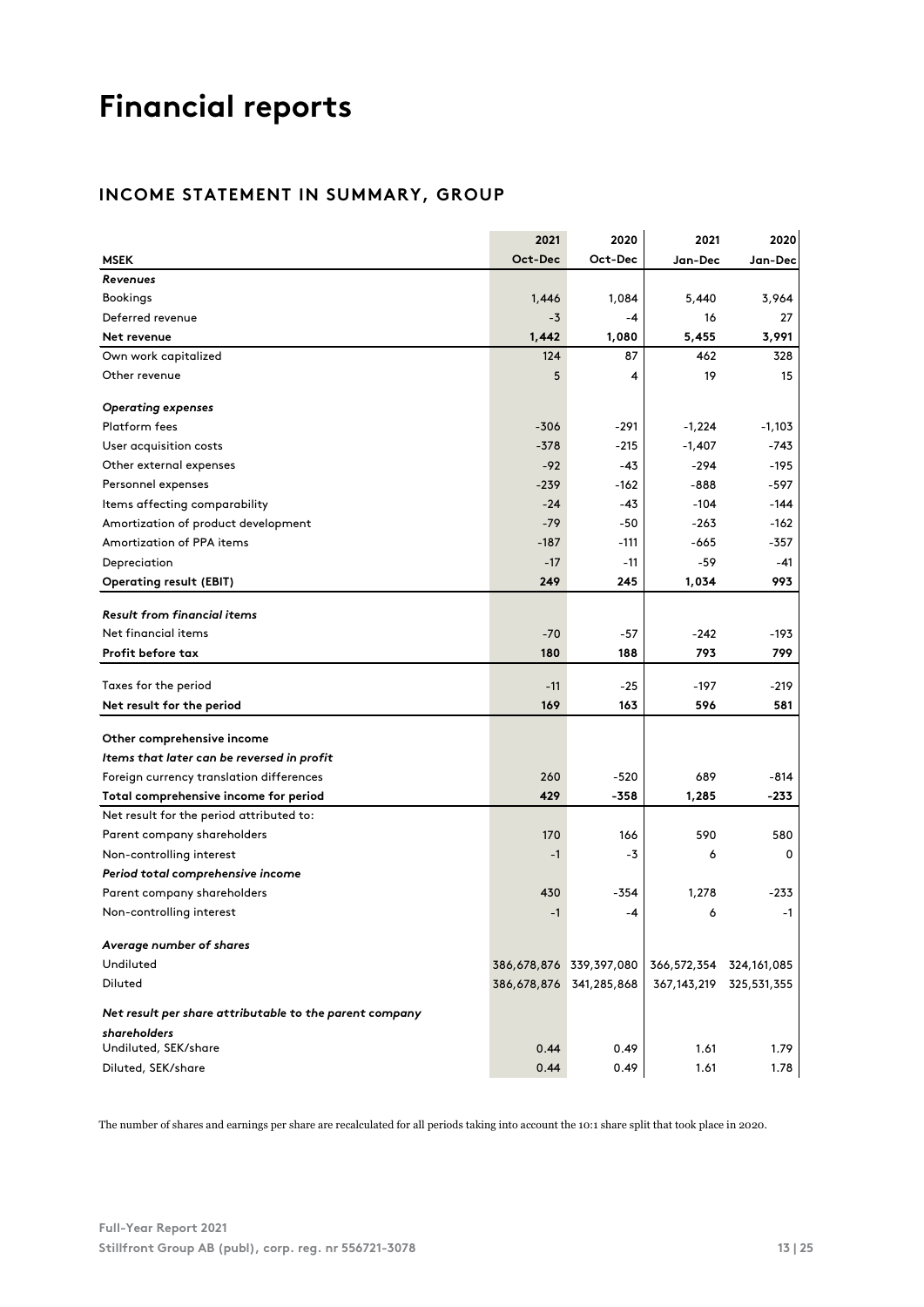# **BALANCE SHEET IN SUMMARY, GROUP**

| <b>MSEK</b>                                                        | 12/31/2021 | 12/31/2020 |
|--------------------------------------------------------------------|------------|------------|
| Goodwill                                                           | 12,752     | 7,929      |
| Other non-current intangible assets                                | 5,244      | 2,822      |
| Tangible non-current assets                                        | 127        | 113        |
| Deferred tax assets                                                | 39         | 31         |
| Other non-current assets                                           | 7          | 11         |
| <b>Current receivables</b>                                         | 747        | 455        |
| Cash and cash equivalents                                          | 1,133      | 1,005      |
| <b>Total assets</b>                                                | 20,049     | 12,366     |
|                                                                    |            |            |
| Shareholders' equity                                               |            |            |
| Shareholders' equity attributable to parent company's shareholding | 9,772      | 6,129      |
| Non-Controlling interest                                           | 23         | 17         |
| <b>Total Shareholders' equity</b>                                  | 9,795      | 6,146      |
|                                                                    |            |            |
| Non-current liabilities                                            |            |            |
| Deferred tax liabilities                                           | 1,053      | 631        |
| <b>Bond loans</b>                                                  | 2,494      | 1,602      |
| Liabilities to credit institutions                                 | 1,456      | 1,216      |
| <b>Other liabilities</b>                                           | 67         | 72         |
| Provisions for earnout                                             | 2,298      | 1,330      |
| <b>Total non-current liabilities</b>                               | 7,368      | 4,852      |
|                                                                    |            |            |
| <b>Current liabilities</b>                                         |            |            |
| Liabilities to credit institutions                                 |            | 1          |
| <b>Bond loans</b>                                                  | 597        |            |
| Equity swap                                                        | 223        |            |
| <b>Other liabilities</b>                                           | 1,035      | 595        |
| Provisions for earnout                                             | 1,030      | 773        |
| <b>Total current liabilities</b>                                   | 2,886      | 1,369      |
| Total Liabilities and Shareholders' equity                         | 20,049     | 12,366     |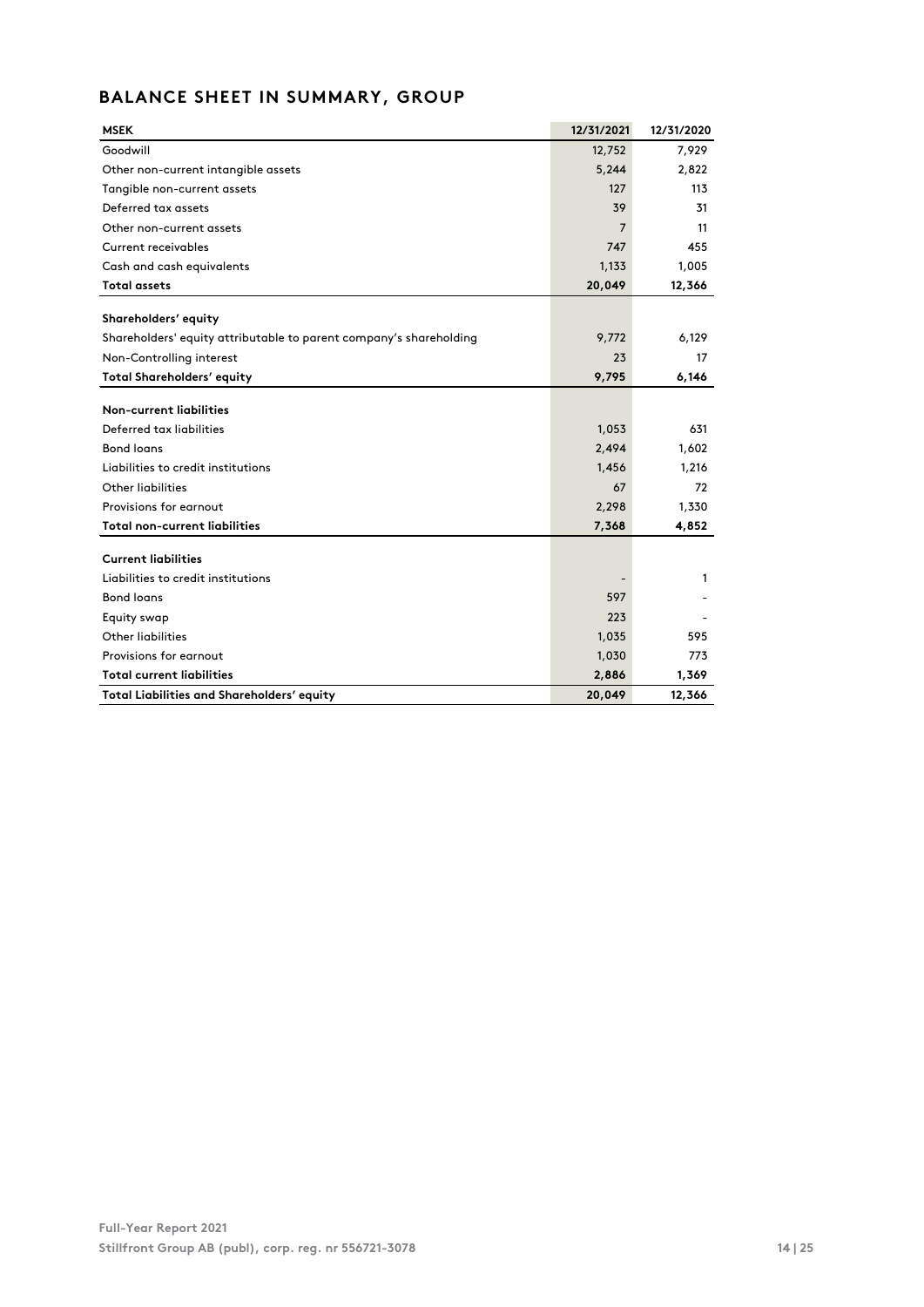# **SHAREHOLDERS' EQUITY, GROUP**

|                                             |         |                          |                 | Other               | Equity        |                              |        |
|---------------------------------------------|---------|--------------------------|-----------------|---------------------|---------------|------------------------------|--------|
|                                             |         | Other                    |                 | equity incl         | attributed to |                              |        |
|                                             | Share   | <b>Shareholders</b>      |                 | Other profit of the |               | parent share Non controlling | Total  |
| <b>MSEK</b>                                 | capital | Contributions            | <b>Reserves</b> | year                | holders       | interest                     | equity |
| <b>Opening balance</b>                      |         |                          |                 |                     |               |                              |        |
| 2020-01-01                                  | 18      | 1,765                    | 4               | 154                 | 1,942         | 18                           | 1,959  |
| Net result for the period                   |         |                          |                 | 580                 | 580           | 0                            | 581    |
| Foreign currency translation differences    |         |                          | $-813$          |                     | $-813$        | $-1$                         | $-814$ |
| Total comprehensive income                  |         | $\blacksquare$           | $-813$          | 580                 | $-233$        | $-1$                         | $-233$ |
| <b>Transactions with shareholders</b>       |         |                          |                 |                     |               | ٠                            |        |
| <b>Total transactions with shareholders</b> | 6       | 4,414                    |                 |                     | 4,420         | $\blacksquare$               | 4,420  |
| <b>Closing balance</b>                      |         |                          |                 |                     |               |                              |        |
| 2020-12-31                                  | 24      | 6,179                    | $-808$          | 734                 | 6,129         | 17                           | 6,146  |
| <b>Opening balance</b>                      |         |                          |                 |                     |               |                              |        |
| 2021-01-01                                  | 24      | 6,179                    | $-808$          | 734                 | 6,129         | 17                           | 6,146  |
| Net Result for the period                   |         |                          |                 | 590                 | 590           | 6                            | 596    |
| Foreign currency translation differences    |         |                          | 688             |                     | 688           | 1                            | 689    |
| Total comprehensive income                  |         | $\overline{\phantom{0}}$ | 688             | 590                 | 1,278         | 6                            | 1,285  |
| <b>Total transactions with shareholders</b> | 3       | 2,362                    |                 |                     | 2,365         | $\blacksquare$               | 2,365  |
| <b>Closing balance</b>                      |         |                          |                 |                     |               |                              |        |
| 2021-12-31                                  | 27      | 8,541                    | $-120$          | 1,325               | 9,772         | 23                           | 9,795  |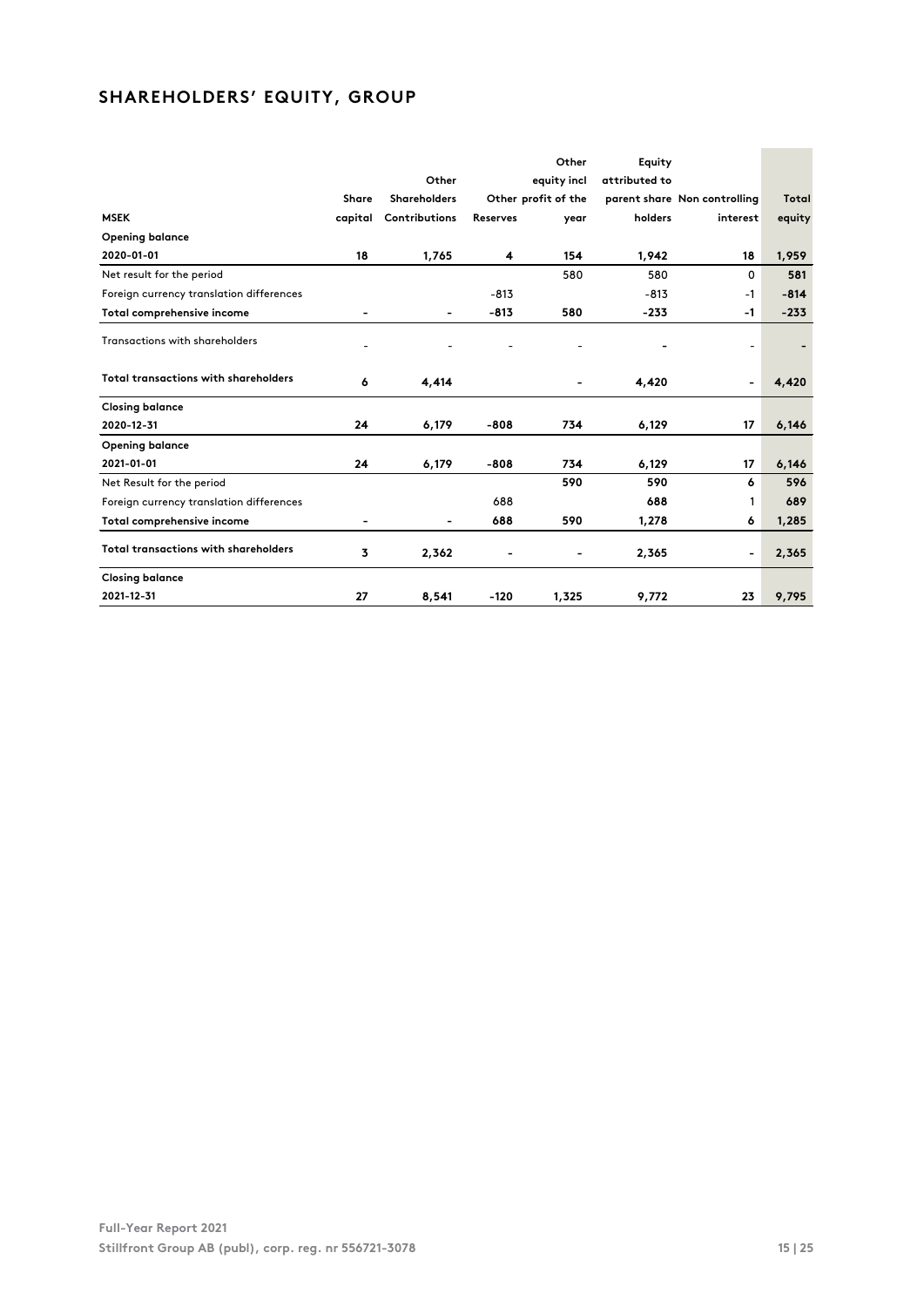# **CASH FLOW IN SUMMARY, GROUP**

|                                                             | 2021     | 2020     | 2021     | 2020     |
|-------------------------------------------------------------|----------|----------|----------|----------|
| <b>MSEK</b>                                                 | Oct-Dec  | Oct-Dec  | Jan-Dec  | Jan-Dec  |
| Operations                                                  |          |          |          |          |
| Profit before tax                                           | 180      | 188      | 793      | 799      |
| Adj for items not in cash flow etc                          | 310      | 212      | 1.043    | 660      |
| Tax paid                                                    | $-85$    | $-108$   | $-221$   | $-286$   |
| Cash flow from operations before changes in working capital | 405      | 293      | 1,615    | 1,174    |
| Changes in working capital                                  |          |          |          |          |
| Increase(-)/Decrease(+) in operating receivables            | $-52$    | 108      | -2       | 35       |
| Increase (+)/Decrease(-) in operating liabilities           | 89       | 13       | 7        | 42       |
| Cash flow from changes in working capital                   | 37       | 120      | 5        | 77       |
| Cash flow from operations                                   | 442      | 413      | 1,620    | 1,251    |
| Investment activities                                       |          |          |          |          |
| Acquisition of business                                     | $-1,192$ | -879     | $-3,317$ | $-4,273$ |
| Acquisition of tangible assets                              | $-4$     | -8       | $-15$    | $-19$    |
| Acquisition of intangible assets                            | $-185$   | $-122$   | $-621$   | -444     |
| Acquistion of game assets                                   | $-134$   |          | $-223$   |          |
| Cash flow from investment activities                        | $-1,515$ | $-1,010$ | $-4,176$ | -4,737   |
|                                                             |          |          |          |          |
| <b>Financing activities</b>                                 |          |          |          |          |
| Net change in borrowings                                    | 911      | 609      | 1,604    | 1,752    |
| IFRS 16 lease repayment                                     | $-13$    | $-10$    | -46      | -34      |
| Proceeds from share issuance                                | 123      | -0       | 1,074    | 2,556    |
| Issue cost                                                  | -6       | -0       | $-20$    | $-57$    |
| Payment to shareholders (incl. dividend paid)               | $-0$     |          | -0       | $-2$     |
| Cash flow from financing activities                         | 1,014    | 599      | 2,612    | 4,214    |
|                                                             |          |          |          |          |
| Cash flow for the period                                    | $-59$    | 2        | 56       | 728      |
| Cash and cash equivalents at start of period                | 1,171    | 1,052    | 1,005    | 342      |
| <b>Translation differences</b>                              | 21       | $-49$    | 72       | -66      |
| Cash and cash equivalents at end of period                  | 1,133    | 1,005    | 1,133    | 1,005    |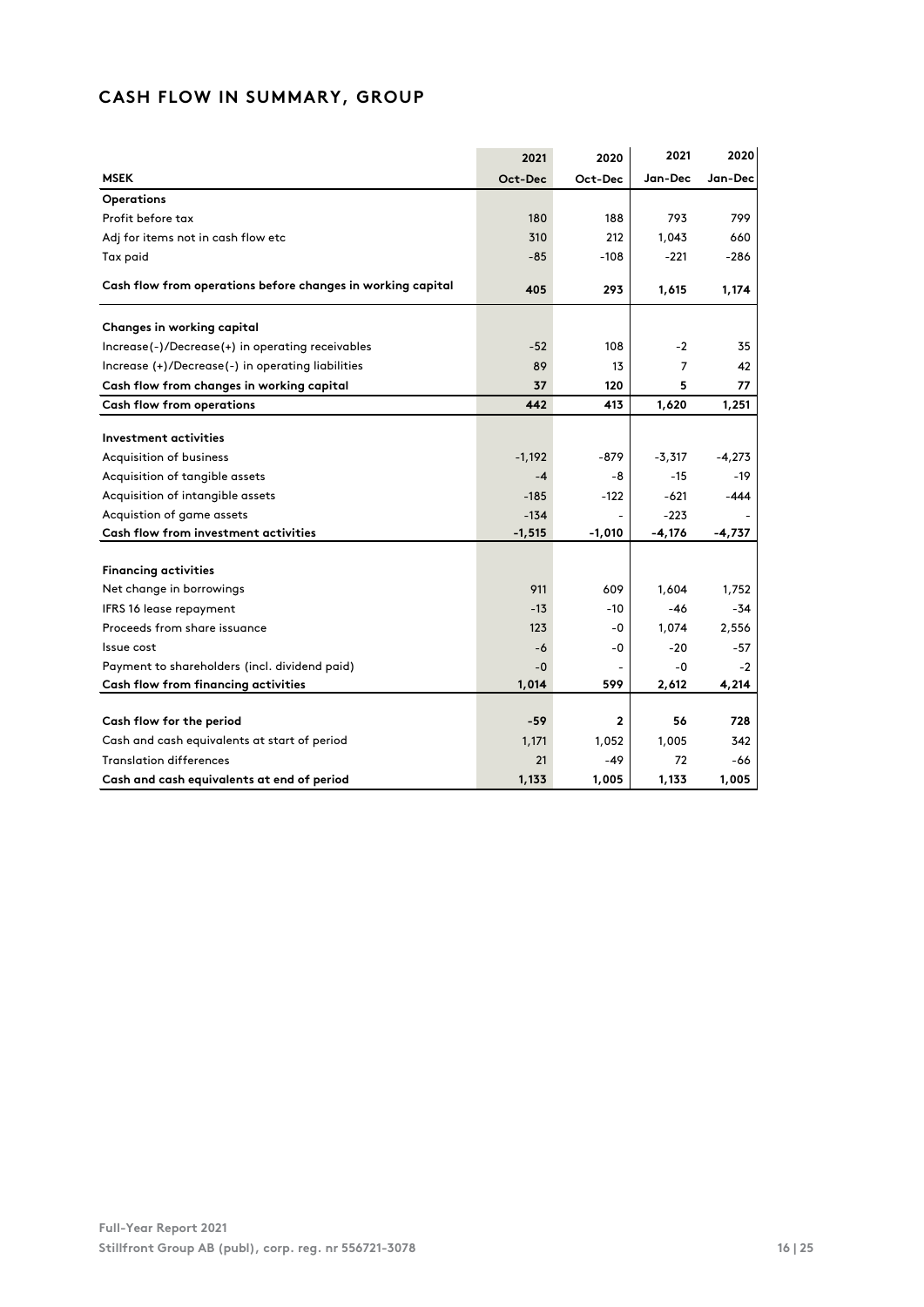# **PARENT COMPANY INCOME STATEMENT, SUMMARY**

|                                     | 2021    | 2020    | 2021    | 2020    |
|-------------------------------------|---------|---------|---------|---------|
| <b>MSEK</b>                         | Oct-Dec | Oct-Dec | Jan-Dec | Jan-Dec |
| Revenue                             |         |         |         |         |
| Net revenue                         | 35      | 41      | 136     | 119     |
| <b>Operating expenses</b>           |         |         |         |         |
| Other external expenses             | $-35$   | $-16$   | $-87$   | -64     |
| Personnel expenses                  | $-22$   | $-11$   | -80     | $-53$   |
| <b>Operating result</b>             | $-22$   | 14      | $-31$   | 1       |
| <b>Result from financial items</b>  |         |         |         |         |
| Net financial items                 | $-158$  | 173     | $-371$  | 224     |
| <b>Result after financial items</b> | $-180$  | 187     | $-402$  | 225     |
| <b>Appropriations</b>               |         |         |         |         |
| Group contribution                  | 115     | $-75$   | 115     | $-75$   |
| Profit before tax                   | $-65$   | 111     | $-287$  | 150     |
| Tax for the period                  | $-41$   | $-11$   | $-3$    | $-38$   |
| Net result for the period           | $-106$  | 100     | $-290$  | 113     |

# **PARENT COMPANY BALANCE SHEET, SUMMARY**

| <b>MSEK</b>                              | 12/31/2021 | 12/31/2020 |
|------------------------------------------|------------|------------|
| Intangible assets                        | 4          | 7          |
| Tangible non-current assets              |            |            |
| Financial non-current assets             | 19,018     | 12,583     |
| Deferred tax                             | 5          |            |
| <b>Current receivables</b>               | 190        | 592        |
| Cash and bank                            | 77         | 115        |
| <b>Total assets</b>                      | 19,294     | 13,299     |
|                                          |            |            |
| Shareholders' equity                     | 10,442     | 8,371      |
| Provisions for earnouts                  | 2,491      | 1,404      |
| Non-current liabilities                  | 3          | 24         |
| <b>Bond loans</b>                        | 3,092      | 1,602      |
| Liabilities to credit institutions       | 1,456      | 602        |
| Equity swap                              | 223        |            |
| Other current liabilities                | 1,588      | 1,296      |
| Total liabilities & Shareholders' equity | 19,294     | 13,299     |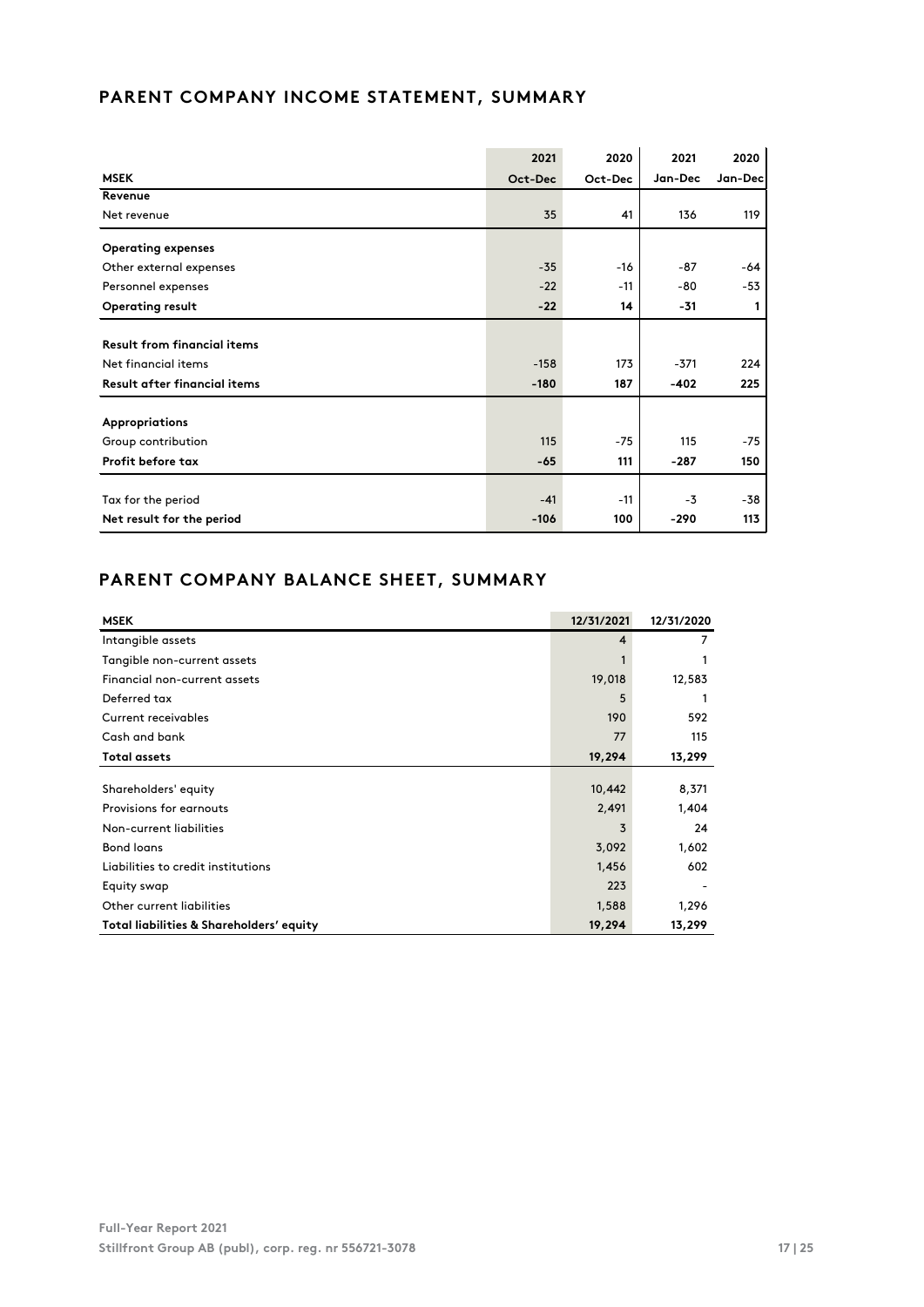# **KEY FIGURES, GROUP**

|                                                | 2021          | 2020                    | 2021          | 2020        |
|------------------------------------------------|---------------|-------------------------|---------------|-------------|
| <b>MSEK</b>                                    | Oct-Dec       | Oct-Dec                 | Jan-Dec       | Jan-Dec     |
| <b>Bookings</b>                                | 1,446         | 1,084                   | 5,440         | 3,964       |
| Deferred revenue                               | $-3$          | -4                      | 16            | 27          |
| Net revenue                                    | 1,442         | 1,080                   | 5,455         | 3,991       |
| <b>EBIT</b>                                    | 249           | 245                     | 1,034         | 993         |
| EBIT margin, %                                 | 17            | 23                      | 19            | 25          |
| Adjusted EBIT*                                 | 460           | 399                     | 1,802         | 1,493       |
| Adjusted EBIT margin*, %                       | 32            | 37                      | 33            | 37          |
| <b>EBITDA</b>                                  | 532           | 418                     | 2,020         | 1,553       |
| EBITDA margin, %                               | 37            | 39                      | 37            | 39          |
| Adjusted EBITDA*                               | 556           | 460                     | 2,124         | 1,697       |
| Adjusted EBITDA margin*, %                     | 39            | 43                      | 39            | 43          |
| Profit before tax                              | 180           | 188                     | 793           | 799         |
| Net result                                     | 169           | 163                     | 596           | 581         |
| Number of Employees                            | 1,381         | 1,032                   | 1,381         | 1,032       |
| Adjusted Interest Coverage Ratio, pro forma, x | 15.5          | 18.4                    | 15.5          | 18.4        |
| Adjusted Leverage Ratio, pro forma, x          | 1.56          | 0.88                    | 1.56          | 0.88        |
| Shareholders' equity per share undiluted, SEK  | 25.24         | 17.69                   | 25.24         | 17.69       |
| Shareholders' equity per share diluted, SEK    | 25.24         | 17.59                   | 25.24         | 17.62       |
| Earnings per share undiluted, SEK              | 0.44          | 0.49                    | 1.61          | 1.79        |
| Earnings per share diluted, SEK                | 0.44          | 0.49                    | 1.61          | 1.78        |
| No of shares end of period undiluted           | 387, 134, 079 | 346,537,200             | 387,134,079   | 346,537,200 |
| No of shares end of period diluted             |               | 387,134,079 348,425,988 | 387,134,079   | 347,907,470 |
| Average no of shares period undiluted          |               | 386,678,876 339,397,080 | 366,572,354   | 324,161,085 |
| Average no of shares period diluted            | 386,678,876   | 341,285,868             | 367, 143, 219 | 325,531,355 |

\* Adjusted EBIT defined as EBIT excluding items affecting comparability and amortization of PPA-items. Adjusted EBITDA defined as EBITDA excluding items affecting comparability.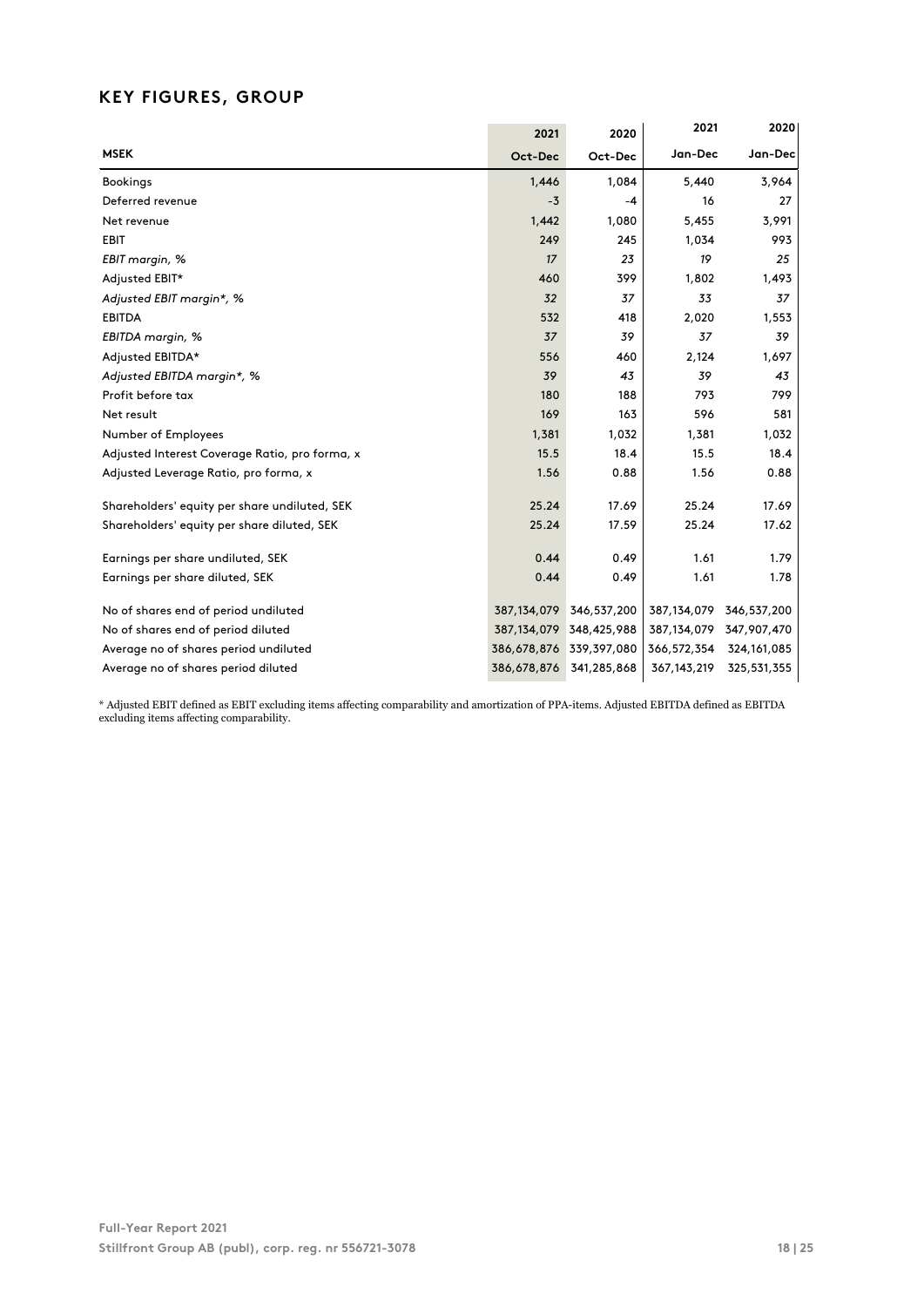# **ACQUISITIONS**

**MSEK** 

| <b>Purchase price</b>                                                    |            | Storm8 Candywriter       | Nanobit        | Everguild                |                                              | Sandbox Super Free |                          | Moonfrog Game Labs                          | Jawaker  |
|--------------------------------------------------------------------------|------------|--------------------------|----------------|--------------------------|----------------------------------------------|--------------------|--------------------------|---------------------------------------------|----------|
| Cash and cash equivalents                                                | 2,290      | 381                      | 695            | 8                        | 1,045                                        | 657                | 756                      | 204                                         | 1,365    |
| New shares issued                                                        | 805        | 414                      | 263            | 6                        | 337                                          | 665                | $\overline{\phantom{a}}$ | 82                                          | 462      |
| Contingent consideration (earnout)                                       | 901        | 469                      | 220            | 57                       | 497                                          | 383                | 207                      | 77                                          | 1,183    |
| <b>Total purchase consideration</b>                                      | 3,996      | 1,264                    | 1,178          | 71                       | 1,880                                        | 1,704              | 963                      | 363                                         | 3,010    |
| The fair value of acquired assets and                                    |            |                          |                |                          |                                              |                    |                          |                                             |          |
| assumed liabilities (SEKm):                                              |            |                          |                |                          |                                              |                    |                          |                                             |          |
| Intangible non-current assets                                            | 993        | 334                      | 359            | 21                       | 460                                          | 665                | 231                      | 190                                         | 1,048    |
| Property, plant and equipment                                            | 22         | $\overline{\phantom{a}}$ | 6              | $\overline{\phantom{m}}$ | $\overline{2}$                               | $\mathbf{1}$       | $\overline{2}$           | $\overline{\phantom{m}}$                    | 1        |
| Current receivables excl cash and bank                                   | 222        | 39                       | 53             | 1                        | 9                                            | 105                | 29                       | 4                                           | 11       |
| Cash and cash equivalents                                                | 277        | 30                       | 62             | 3                        | 110                                          | 82                 | 65                       | 15                                          | 56       |
| Non-current liabilities                                                  | $-27$      | $\overline{\phantom{a}}$ | $\overline{a}$ | $\overline{\phantom{m}}$ | $\overline{\phantom{a}}$                     |                    | $-0$                     | ÷                                           |          |
| Deferred tax liabilities                                                 | $-213$     | -90                      | $-62$          | $-4$                     | $-139$                                       | $-170$             | -58                      | -40                                         | -216     |
| <b>Current liabilities</b>                                               | -367       | $-37$                    | $-32$          | -1                       | -86                                          | $-140$             | -29                      | -6                                          | $-15$    |
| Total net assets acquired excluding                                      |            |                          |                |                          |                                              |                    |                          |                                             |          |
| goodwill                                                                 | 907        | 276                      | 386            | 20                       | 356                                          | 544                | 240                      | 163                                         | 886      |
| Goodwill                                                                 | 3,089      | 987                      | 791            | 52                       | 1,523                                        | 1,160              | 723                      | 200                                         | 2,125    |
| Total net assets acquired                                                | 3,996      | 1,263                    | 1,177          | 72                       | 1,880                                        | 1,704              | 963                      | 363                                         | 3,010    |
| Less                                                                     |            |                          |                |                          |                                              |                    |                          |                                             |          |
| Cash and cash equivalents                                                | $-277$     | -30                      | $-62$          | -3                       | $-110$                                       | $-82$              | -65                      | $-15$                                       | -56      |
| Ordinary shares issued                                                   | $-805$     | $-414$                   | $-263$         | -6                       | $-337$                                       | $-665$             | $\blacksquare$           | $-82$                                       | -462     |
| Provision for earnout                                                    | -901       | -469                     | $-220$         | -57                      | -497                                         | -383               | $-207$                   | -77                                         | $-1,183$ |
| Net cash outflow on acquisition of                                       |            |                          |                |                          |                                              |                    |                          |                                             |          |
| business                                                                 | 2,013      | 350                      | 632            | 6                        | 935                                          | 575                | 691                      | 189                                         | 1,309    |
|                                                                          |            |                          |                |                          |                                              |                    |                          |                                             |          |
| Percentage of shares and votes acquire                                   | 100        | 100                      | 100            | 100                      | 100                                          | 100                | 100                      | 100                                         | 100      |
| <b>Transaction costs</b>                                                 | 42         | 17                       | 12             | 3                        | 11                                           | 22                 | 23                       | 13                                          | 16       |
| Consolidated since                                                       | 1 Mar 2020 |                          |                |                          | 1 May 2020 1 Oct 2020 1 Nov 2020 31 Dec 2020 |                    |                          | 1 Feb 2021 1 Mar 2021 1 May 2021 3 Oct 2021 |          |
| Net revenues for the year, before                                        |            |                          |                |                          |                                              |                    |                          |                                             |          |
| being consolidated by Stillfront                                         | 202        | 109                      | 451            | 12                       | 150                                          | 91                 | 41                       | 15                                          | 199      |
| Adjusted EBITDA for the year, before<br>being consolidated by Stillfront | 113        | 56                       | 96             | 3                        | 82                                           | $-3$               | 15                       | 6                                           | 148      |

The acquisitions in 2020 of Candywriter, Nanobit, Everguild and Sandbox, and their preliminary purchase price allocations are described in the Annual Report 2020. The purchase price allocations for them have since been finalized with no adjustments made. The purchase price allocation for Super Free Games, acquired in 2021, has been finalized.

On January 29, 2021, Stillfront announced the completion of the acquisition of 100 percent of the shares and votes in Super Free Games, Inc. for an upfront consideration of USD 150 million on a cash and debt free basis. Super Free is a rapidly growing and profitable US-headquartered gaming company focusing on market-leading Casual games including successful titles such as Word Collect, Word Nut and Trivia Star. The sellers were the joint founders and main owners of Super Free as well as certain key employees and other investors. The upfront consideration was partly paid by a set-off by a transfer of 7,503,240 newly issued shares in Stillfront to the sellers, equivalent of approximately USD 79 million, and approximately USD 71 million was paid in cash to the sellers. Super Free was consolidated into Stillfront's financial reporting from February 1, 2021.

On February 1, 2021, Stillfront announced the acquisition of 100 percent in four tranches of the shares and votes in Moonfrog Labs, a rapidly growing independent game studio based in Bangalore, India, focusing on Board and Social Card Games, for an initial consideration of approximately USD 90 million on a cash and debt free basis. On February 26, 2021, Stillfront announced it had completed the acquisition of 91 percent of the shares and votes in Moonfrog Labs and Moonfrog Labs was consolidated into Stillfront's consolidated financial reporting from March 1, 2021.

On May 7, 2021, Stillfront announced the acquisition of 100 percent of the shares and votes in Game Labs Inc. Game Labs is a rapidly growing independent game studio with a strong track record of developing strategy and action games for PC. The sellers are the joint founders and management of Game Labs. The upfront consideration amounted to USD 32.5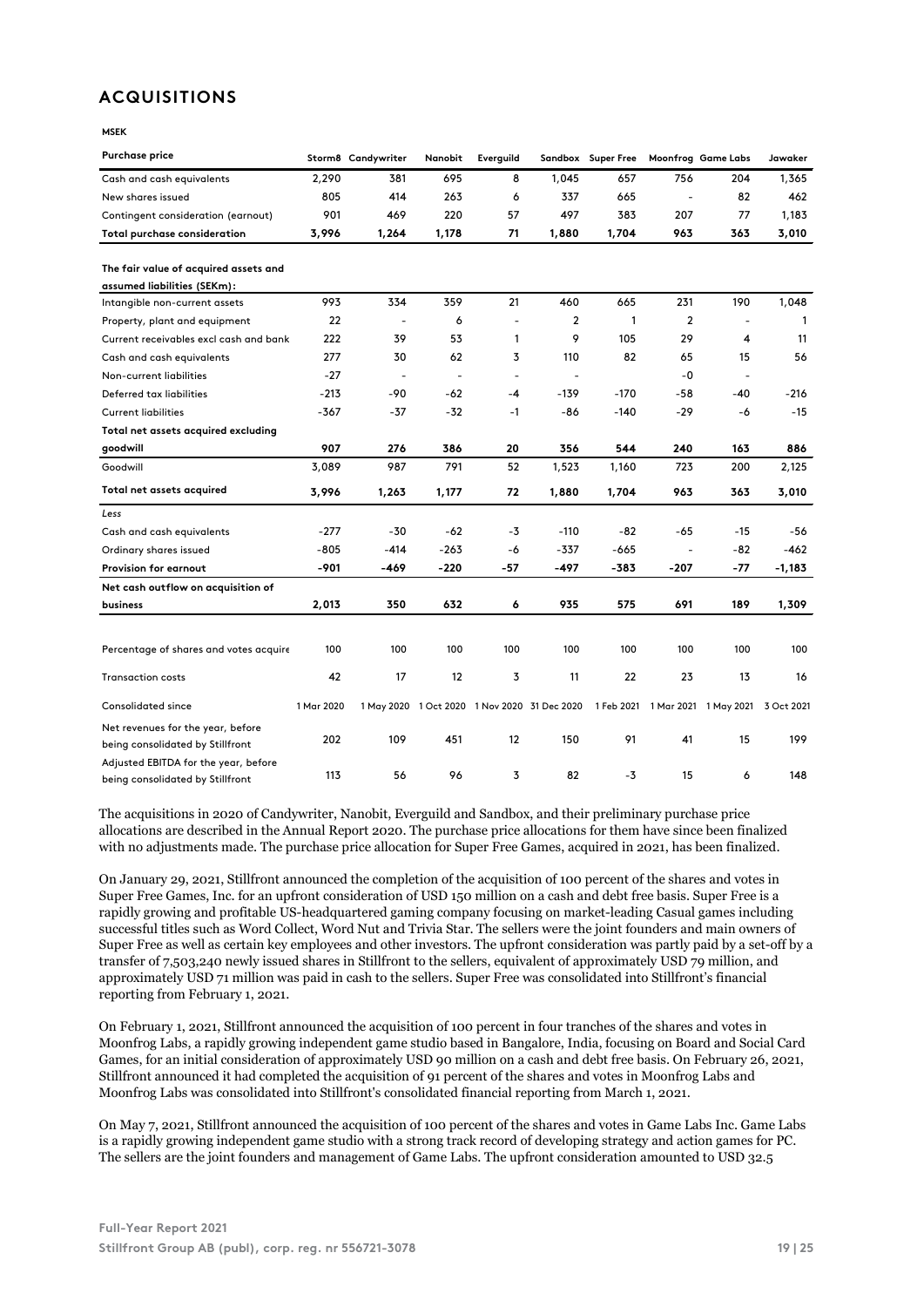million on a cash and debt free basis, of which USD 9.75 million was payable in 981,813 newly issued shares in Stillfront and the remaining amount was payable in cash. Game Labs was consolidated into Stillfront's consolidated financial reporting from May 2021.

On September 8, 2021, Stillfront announced the acquisition of 100 percent of the shares and votes in Jawaker FZ LLC. Jawaker is a leading and highly profitable mobile gaming studio in the MENA region, with one of the largest classic PvP gaming apps in the world. The total upfront consideration for the acquisition amounts to USD 205 million on a cash and debt free basis, of which 74 percent payable in cash, and 26 percent in 8,540,092 newly issued shares in Stillfront. Jawaker was consolidated into Stillfront's consolidated financial reporting from October 2021.

The preliminary purchase price allocation analyses of Moonfrog Labs, Game Labs and Jawaker are provided above. The purchase price allocations are based on assumptions regarding fair values of intangible assets and earnouts among other things, which may be adjusted during the twelve-months period following the acquisition. Goodwill recognized in the acquisitions pertains to the value of the skills within the companies in terms of their capability to develop and publish new games and new versions of existing games. The preliminary purchase price allocation analysis of Super Free Games has been finalized since the last published quarterly report.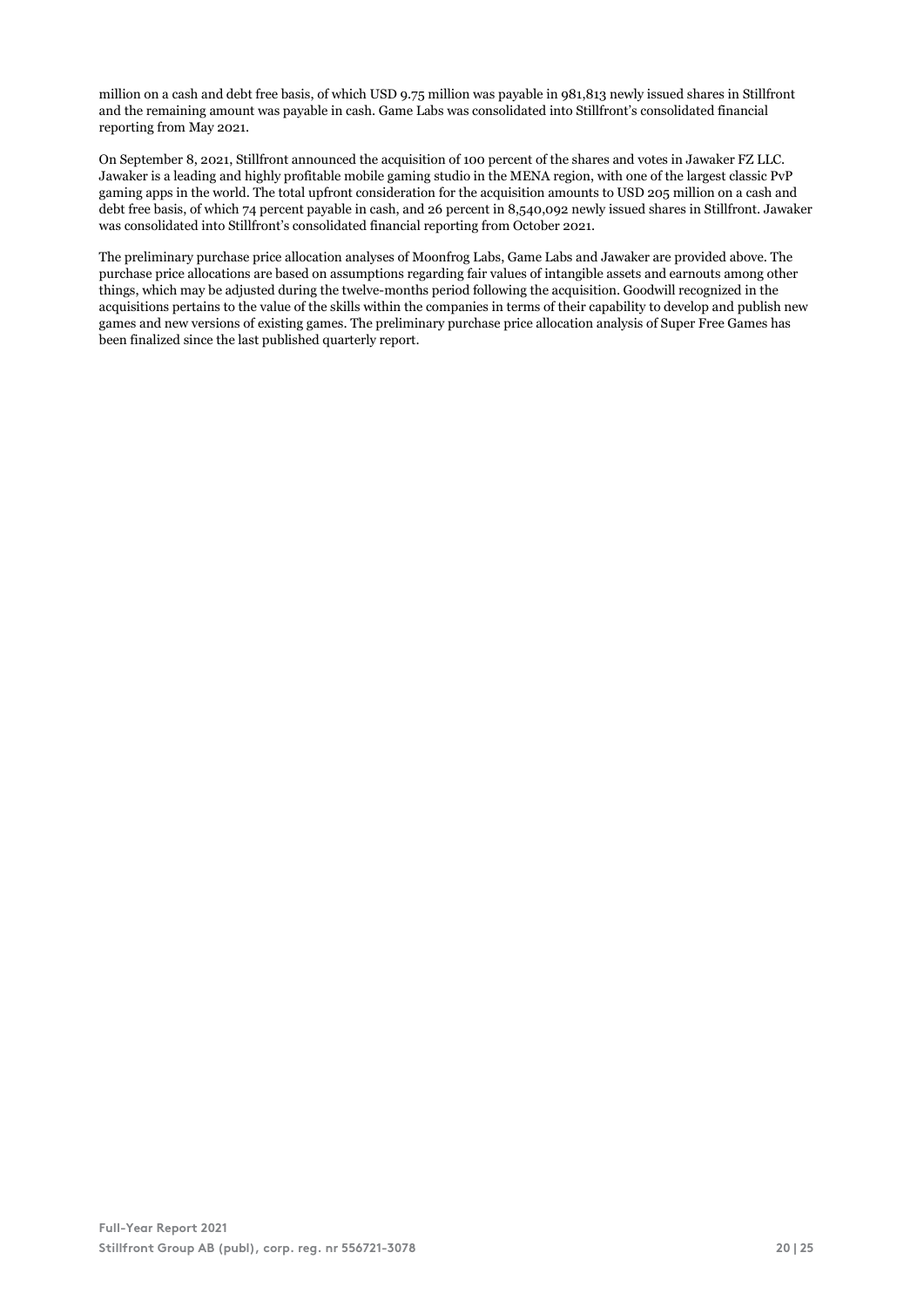# **DEFINITIONS**

## **Key figures and alternative performance measures**

### ARPDAU

Average revenue per daily active user. Calculated as Bookings in the quarter divided by days in the quarter divided by average daily active users in the quarter.

## Bookings

Revenue before changes in deferred revenue, including deposits from paying users, in-game advertising revenue and other game-related revenue.

### Cash conversion ratio

Free cash flow for the last twelve months divided by EBITDA for the last twelve months.

# DAU

Average daily active users. Calculated as the average daily active users each month of the quarter, divided by months in the quarter.

# **FRITDA**

Operating profit before depreciation and amortization. Adjusted EBITDA is EBITDA adjusted for items affecting comparability.

# EBITDA margin

EBITDA as a percentage of Net revenue. Adjusted EBITDA margin is EBITDA margin adjusted for items affecting comparability.

# EBIT

Profit before financial items and tax. Adjusted EBIT is EBIT excluding items affecting comparability and amortization of PPA, purchase price allocation-items

### EBIT margin

EBIT as a percentage of Net revenue. Adjusted EBIT margin is EBIT margin excluding items affecting comparability and amortization of PPA, purchase price allocation-items.

### Free cash flow

Cash flow from operations minus acquisitions of intangible assets and repayment of lease liabilities.

### Gross profit margin

Gross profit as a percentage of Net revenue, where Gross profit is defined as Net revenue minus Platform fees.

## IAC, Items affecting comparability

Significant income statement items that are not included in the Group's normal recurring operations and which distort the comparison between the periods.

### Interest Coverage Ratio

Adjusted EBITDA Pro forma divided by net financial items excluding revaluation of provision for earnouts and interest on earnout consideration for the past twelve months.

# Adjusted Leverage ratio

Net interest-bearing debt excluding earnout payments in relation to the last twelve months Adjusted EBITDA Pro forma.

# **MAU**

Average monthly active users. Calculated as monthly active users each month of the quarter, divided by months in the quarter.

# MPU

Average monthly paying users. Calculated as monthly paying users each month of the quarter, divided by months in the quarter.

# Net Debt

Interest bearing liabilities, including the book value of equity swaps and currency derivatives, minus cash and cash equivalents. Provisions for earnouts are not considered interest bearing in this context.

# Organic growth

Change in consolidated net revenues, excluding the translation impact of changed currency exchange rates and acquisitions. Net revenues in acquired operations are considered as acquired growth during twelve months from the acquisition date.

## Shareholders' equity/share

Shareholders' equity attributable to the parent company shareholders divided by the number of shares at the end of the period.

# UAC

User acquisition cost.

The purpose of each key figure and alternative performance measure is described in the Annual Report 2020.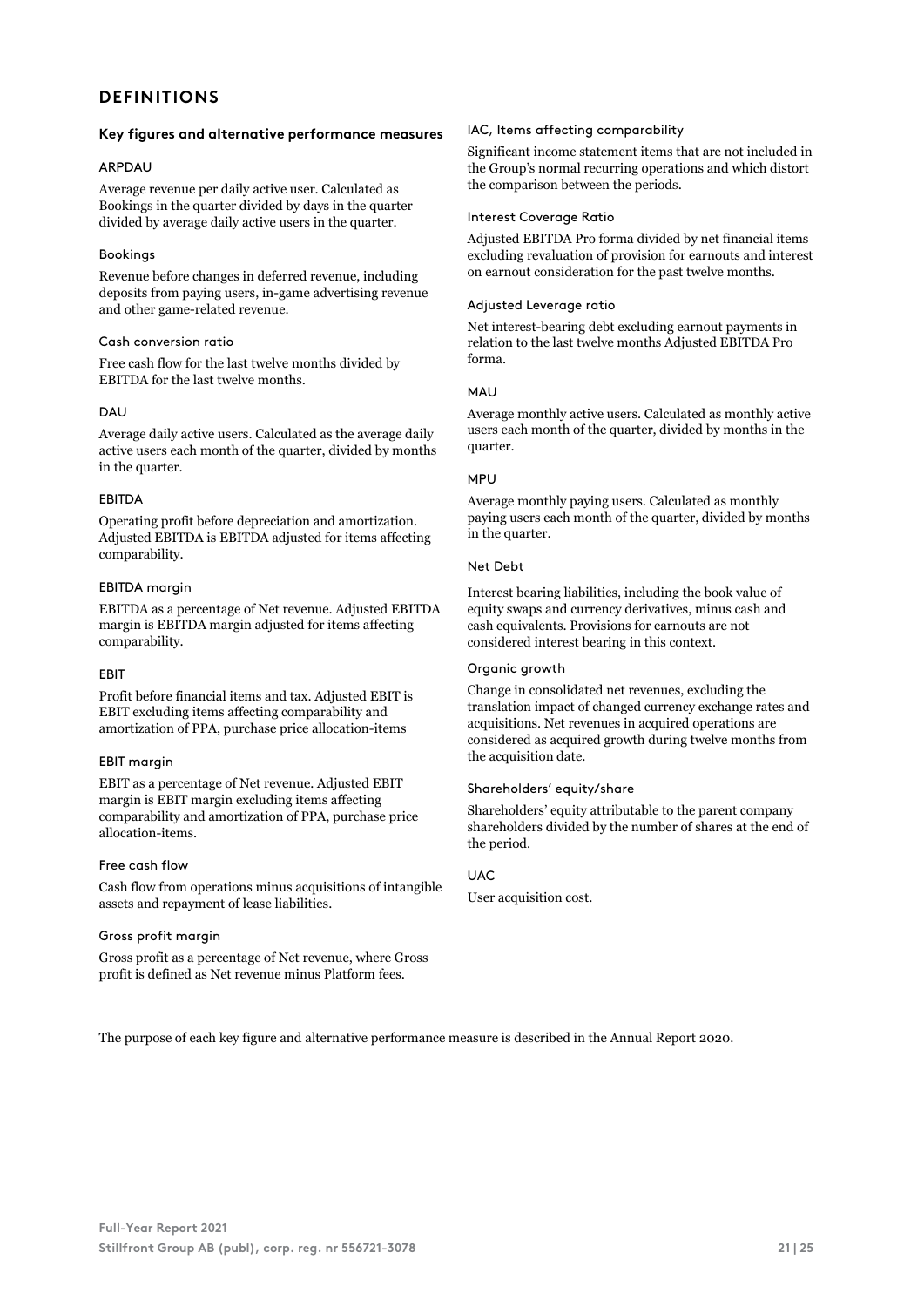# **RECONCILIATION OF ALTERNATIVE PERFORMANCE MEASURES**

# **Items Affecting Comparability, IAC**

|                                          | 2021    | 2020                     | 2021           | 2020    |
|------------------------------------------|---------|--------------------------|----------------|---------|
| <b>MSEK</b>                              | Oct-Dec | Oct-Dec                  | Jan-Dec        | Jan-Dec |
| Items affecting comparability, IAC       |         |                          |                |         |
| Revenue                                  |         |                          |                |         |
| Other                                    |         |                          | 7              |         |
| <b>Total IAC Revenues affecting EBIT</b> |         | ۰                        | $\overline{ }$ |         |
| Costs                                    |         |                          |                |         |
| <b>Transaction costs</b>                 | $-20$   | $-43$                    | $-74$          | $-114$  |
| Long term incentive programs             | $-4$    | $-2$                     | $-10$          | $-19$   |
| Other costs                              | $-0$    | $\overline{2}$           | $-26$          | $-10$   |
| Total IAC in operating profit (EBIT)     | $-24$   | $-43$                    | $-104$         | $-144$  |
| <b>Financial income</b>                  |         |                          |                |         |
| <b>Revaluation of earnouts</b>           |         |                          |                |         |
| <b>Total IAC financial income</b>        |         | $\overline{\phantom{a}}$ |                |         |
| <b>Financial costs</b>                   |         |                          |                |         |
| <b>Revaluation of earnouts</b>           | $-7$    | -0                       | $-5$           | $-30$   |
| <b>Total IAC financial costs</b>         | $-7$    | -0                       | -5             | -30     |
| <b>Total IAC in net financial items</b>  | $-7$    | -0                       | -5             | -30     |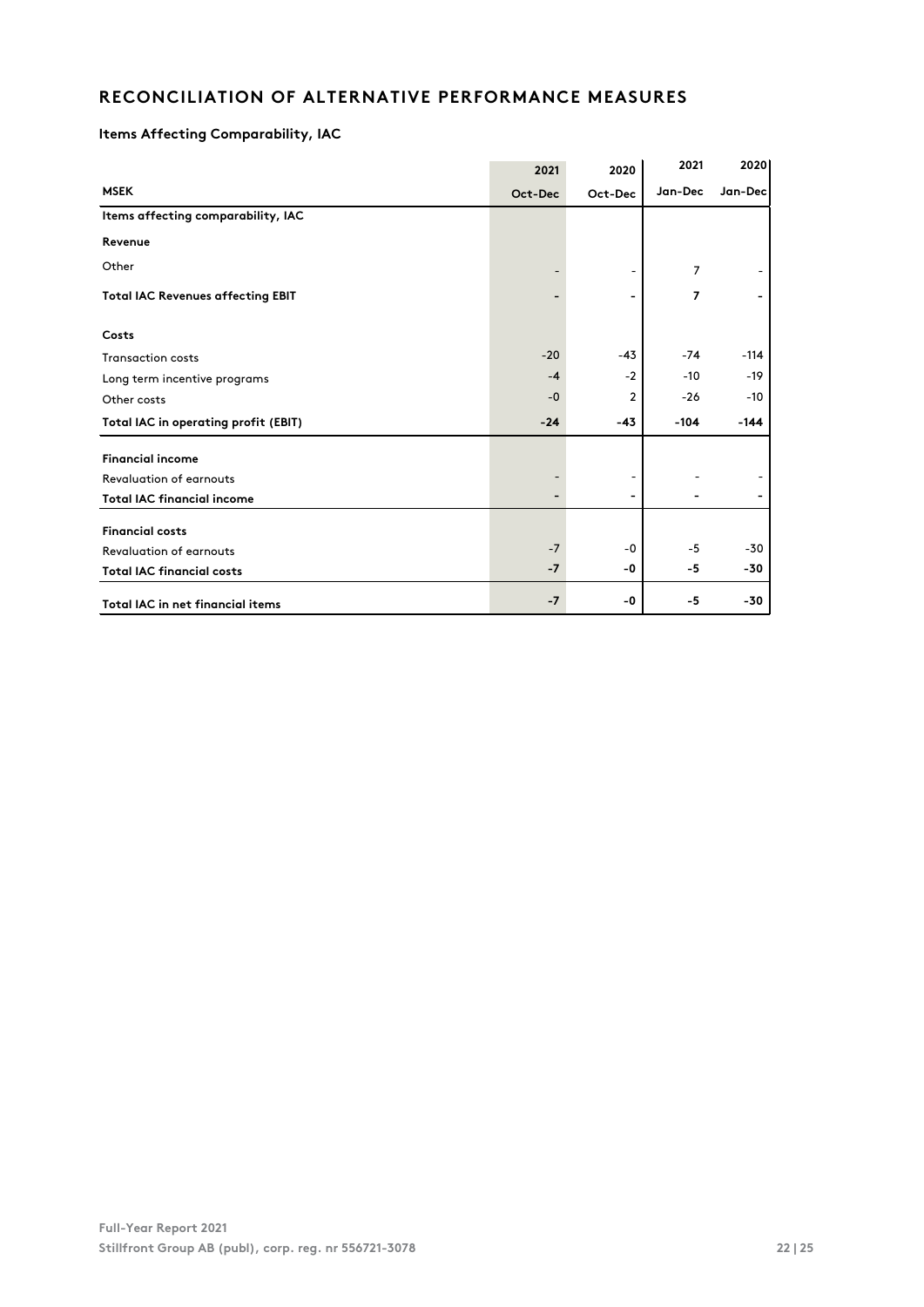|                                                              | 2021            | 2020            | 2021            | 2020     |
|--------------------------------------------------------------|-----------------|-----------------|-----------------|----------|
| <b>MSEK</b>                                                  | Oct-Dec         | Oct-Dec         | Jan-Dec         | Jan-Dec  |
| Net revenue                                                  | 1,442           | 1,080           | 5,455           | 3,991    |
| Platform fees                                                | $-306$          | -291            | $-1,224$        | -1,103   |
| Gross profit                                                 | 1,136           | 789             | 4,232           | 2,888    |
| Gross profit margin, %                                       | 79              | 73              | 78              | 72       |
| <b>EBITDA and EBIT</b>                                       |                 |                 |                 |          |
| Operating profit (EBIT)                                      | 249             | 245             | 1,034           | 993      |
| Amortization of PPA items                                    | 187             | 111             | 665             | 357      |
| Other amortization and depreciation                          | 96              | 61              | 321             | 203      |
| <b>EBITDA</b>                                                | 532             | 418             | 2,020           | 1,553    |
| Adjusted EBITDA and EBIT                                     |                 |                 |                 |          |
| Operating profit (EBIT)                                      | 249             | 245             | 1,034           | 993      |
| Items affecting comparability                                | 24              | 43              | 104             | 144      |
| Amortization of PPA items                                    | 187             | 111             | 665             | 357      |
| Adjusted Operating profit (EBIT)                             | 460             | 399             | 1,802           | 1,493    |
| Other amortization and depreciation                          | 96              | 61              | 321             | 203      |
| <b>Adjusted EBITDA</b>                                       | 556             | 460             | 2,124           | 1,697    |
|                                                              |                 |                 |                 |          |
| In relation to net revenue                                   |                 |                 |                 |          |
| EBITDA margin, %                                             | 37              | 39              | 37              | 39       |
| Adjusted EBITDA margin, %                                    | 39              | 43              | 39              | 43       |
| Operating profit (EBIT) margin, %                            | 17              | 23              | 19              | 25       |
| Adjusted operating profit (EBIT) margin, %                   | 32              | 37              | 33              | 37       |
|                                                              |                 |                 |                 |          |
| <b>MSEK</b>                                                  | 2021<br>Oct-Dec | 2020<br>Oct-Dec | 2021<br>Jan-Dec | 2020     |
| Adjusted interest coverage ratio                             |                 |                 |                 | Jan-Dec  |
| Adjusted EBITDA last 12 months                               | 2,124           | 1,697           | 2,124           | 1,697    |
| Divided by                                                   |                 |                 |                 |          |
| Net financial items last 12 months                           | 242             | 193             | 242             | 193      |
| Total IAC affecting financial items last 12 months           | $-5$            | -30             | -5              | -30      |
| Interest on earn-out consideration affecting financial items | $-87$           | -52             | -87             | -52      |
| Adjusted interest coverage ratio, x                          | 14.1            | 15.2            | 14.1            | 15.2     |
|                                                              |                 |                 |                 |          |
| Adjusted leverage ratio                                      |                 |                 |                 |          |
| <b>Bond loans</b>                                            | 3,092           | 1,602           | 3,092           | 1,602    |
| Liabilities to credit institutions                           | 1,456           | 1,217           | 1,456           | 1,217    |
| Equity swap                                                  | 223             |                 | 223             |          |
| <b>Currency derivatives</b>                                  | 11              |                 | 11              |          |
| Cash and cash equivalents                                    | $-1,133$        | $-1,005$        | $-1,133$        | $-1,005$ |
| Total net debt                                               | 3,649           | 1,814           | 3,649           | 1,814    |
| Divided by                                                   |                 |                 |                 |          |
| Adjusted EBITDA last 12 months                               | 2,124           | 1,697           | 2,124           | 1,697    |
| Adjusted leverage ratio                                      | 1.72            | 1.07            | 1.72            | 1.07     |
| <b>Cash conversion last 12 months</b>                        |                 |                 |                 |          |
| Cash flow from operations last 12 months                     | 1,620           | 1,251           | 1,620           | 1,251    |
| IFRS 16 lease repayment last 12 months                       | $-46$           | -34             | -46             | -34      |
| Acquisition of intangible assets last 12 months              | $-621$          | -444            | -621            | -444     |
| Free cash flow last 12 months                                | 953             | 773             | 953             | 773      |
| Divided by                                                   |                 |                 |                 |          |
| EBITDA last 12 months                                        | 2,020           | 1,553           | 2,020           | 1,553    |
| <b>Cash conversion rate</b>                                  | 0.47            | 0.50            | 0.47            | 0.50     |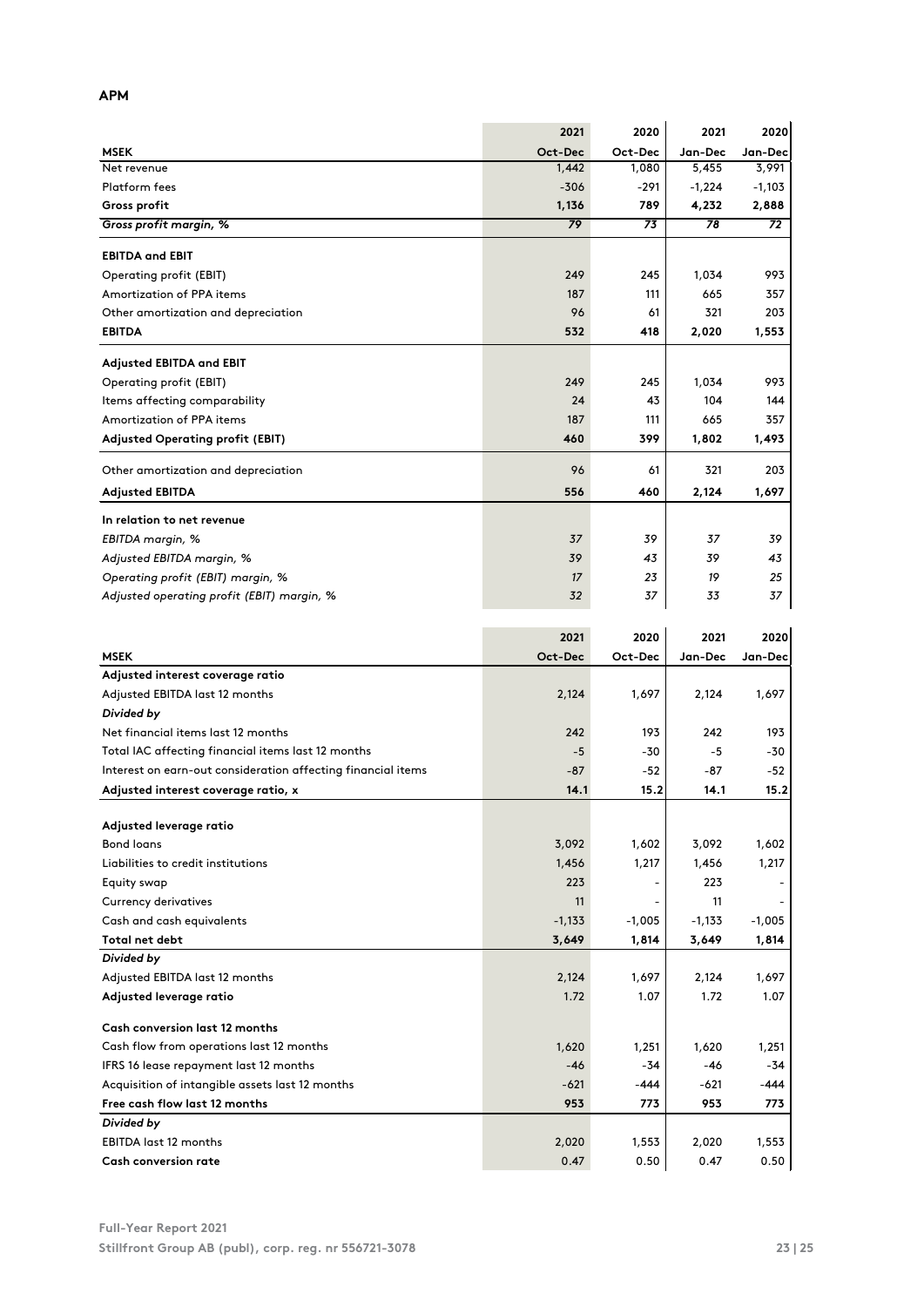# **APM Pro Forma**

|                                                              | 2021     | 2020     |
|--------------------------------------------------------------|----------|----------|
| <b>MSEK</b>                                                  | Jan-Dec  | Jan-Dec  |
| Adjusted EBITDA, pro forma                                   |          |          |
| Adjusted EBITDA last 12 months                               | 2,124    | 1,697    |
| Including                                                    |          |          |
| <b>EBITDA, Acquired companies</b>                            | 212      | 355      |
| Adjusted EBITDA, pro forma                                   | 2,336    | 2,052    |
| Adjusted interest coverage ratio, pro forma                  |          |          |
| Adjusted EBITDA last 12 months, pro forma                    | 2,336    | 2,052    |
| Divided by                                                   |          |          |
| Net financial items last 12 months                           | 242      | 193      |
| Total IAC affecting financial items last 12 months           | $-5$     | $-30$    |
| Interest on earn-out consideration affecting financial items | $-87$    | $-52$    |
| Adjusted interest coverage ratio, x, pro forma               | 15.5     | 18.4     |
| Adjusted leverage ratio, pro forma                           |          |          |
| <b>Bond loans</b>                                            | 3,092    | 1,602    |
| Liabilities to credit institutions                           | 1,456    | 1,217    |
| Equity swap                                                  | 223      |          |
| <b>Currency derivatives</b>                                  | 11       |          |
| Cash and cash equivalents                                    | $-1,133$ | $-1,005$ |
| Net debt                                                     | 3,649    | 1,814    |
| Divided by                                                   |          |          |
| Adjusted EBITDA, pro forma                                   | 2,336    | 2,052    |
| Adjusted leverage ratio, pro forma                           | 1.56     | 0.88     |

# **Share data**

|                                                | 2021                    | 2020                    | 2021                    | 2020                    |
|------------------------------------------------|-------------------------|-------------------------|-------------------------|-------------------------|
|                                                | Oct-Dec                 | Oct-Dec                 | Jan-Dec                 | Jan-Dec                 |
| <b>Equity per share</b>                        |                         |                         |                         |                         |
| Shareholders' equity attributable to parent    | 9.772                   | 6,129                   | 9.772                   | 6,129                   |
| company's shareholders, MSEK                   |                         |                         |                         |                         |
| Divided by                                     |                         |                         |                         |                         |
| No of shares end of period undiluted           |                         | 387,134,079 346,537,200 | 387,134,079 346,537,200 |                         |
| Shareholders' equity per share undiluted, SEK  | 25.24                   | 17.69                   | 25.24                   | 17.69                   |
|                                                |                         |                         |                         |                         |
| No of shares end of period diluted             |                         | 387,134,079 348,425,988 | 387,134,079 347,907,470 |                         |
| Shareholders' equity per share diluted, SEK    | 25.24                   | 17.59                   | 25.24                   | 17.62                   |
|                                                |                         |                         |                         |                         |
| <b>Earnings per share</b>                      |                         |                         |                         |                         |
| Net result for the period attributed to parent |                         |                         |                         |                         |
| company's shareholders, MSEK                   | 170                     | 166                     | 590                     | 580                     |
| Divided by                                     |                         |                         |                         |                         |
| Average no of shares period undiluted          | 386,678,876 339,397,080 |                         | 366,572,354 324,161,085 |                         |
| Earnings per share undiluted, SEK              | 0.44                    | 0.49                    | 1.61                    | 1.79                    |
|                                                |                         |                         |                         |                         |
| Average no of shares period diluted            | 386,678,876             | 341,285,868             |                         | 367,143,219 325,531,355 |
| Earnings per share diluted, SEK                | 0.44                    | 0.49                    | 1.61                    | 1.78                    |

The number of shares and earnings per share are recalculated for all periods taking into account the 10:1 share split that took place in December 2020.